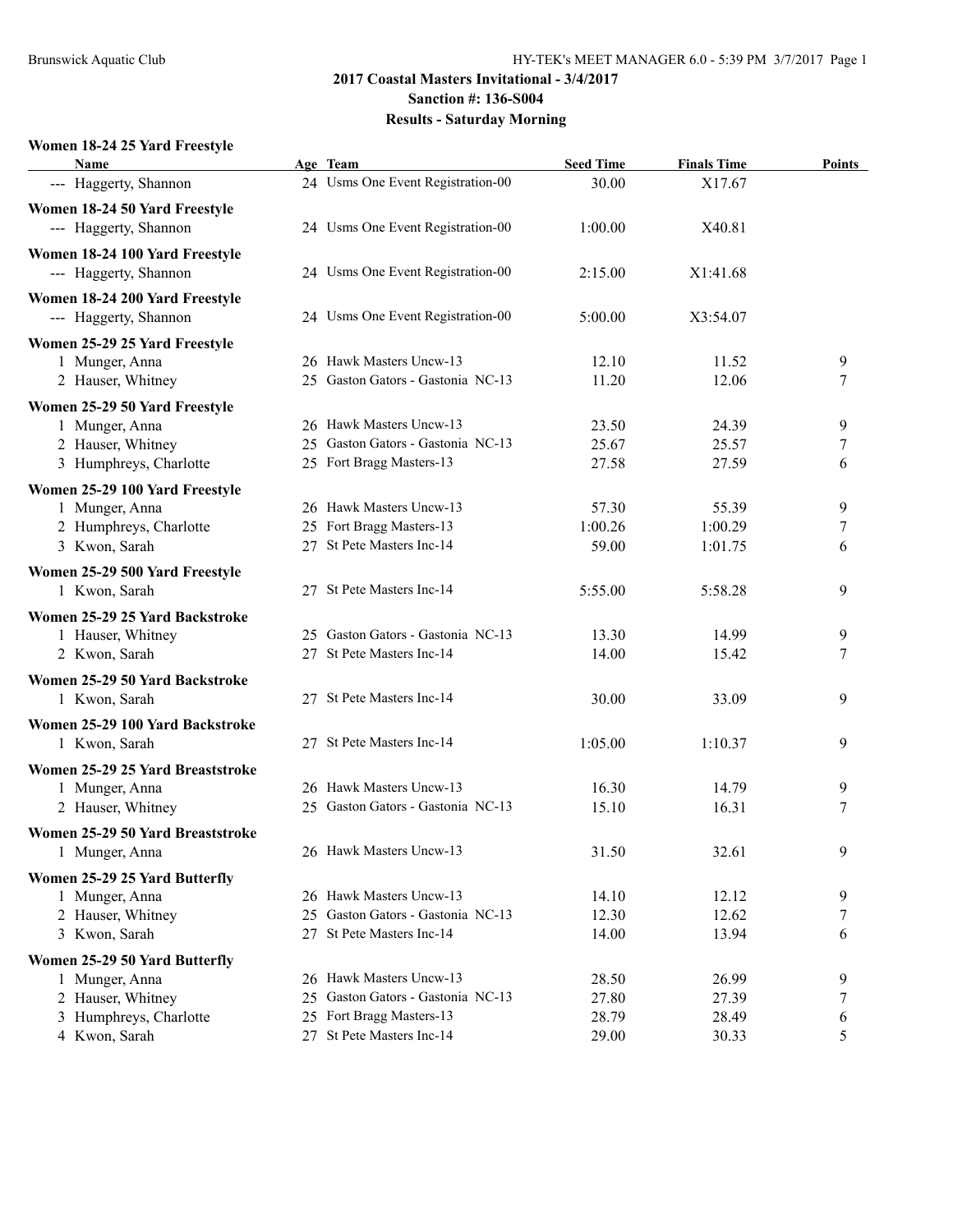#### **Women 25-29 100 Yard Butterfly**

| 1 Humphreys, Charlotte                              |    | 25 Fort Bragg Masters-13          | 1:04.42   | 1:02.36 | 9      |
|-----------------------------------------------------|----|-----------------------------------|-----------|---------|--------|
| 2 Kwon, Sarah                                       |    | 27 St Pete Masters Inc-14         | 1:05.00   | 1:06.57 | $\tau$ |
| <b>Women 25-29 100 Yard IM</b>                      |    |                                   |           |         |        |
| 1 Munger, Anna                                      |    | 26 Hawk Masters Uncw-13           | 59.50     | 1:02.55 | 9      |
| 2 Hauser, Whitney                                   |    | 25 Gaston Gators - Gastonia NC-13 | 1:06.83   | 1:06.01 | 7      |
| Women 30-34 25 Yard Freestyle                       |    |                                   |           |         |        |
| 1 Soldati, Kelly                                    |    | 33 Fort Bragg Masters-13          | 14.00     | 12.80   | 9      |
| 2 Gerkens, Lindsey                                  |    | 33 Hawk Masters Uncw-13           | 14.00     | 13.24   | $\tau$ |
| 3 Pelczynski, Kathleen                              |    | 31 Raleigh Area Masters-13        | 14.00     | 13.49   | 6      |
| 4 Dunstan, Steph                                    |    | 32 YMCA Of the Triangle Area-13   | NT        | 17.49   | 5      |
| Women 30-34 50 Yard Freestyle                       |    |                                   |           |         |        |
| 1 Gerkens, Lindsey                                  |    | 33 Hawk Masters Uncw-13           | 27.90     | 28.02   | 9      |
| 2 Pelczynski, Kathleen                              |    | 31 Raleigh Area Masters-13        | 28.50     | 28.06   | 7      |
| 3 Frees, Heather                                    |    | 33 Hawk Masters Uncw-13           | 27.70     | 28.10   | 6      |
| 4 Soldati, Kelly                                    |    | 33 Fort Bragg Masters-13          | 32.00     | 28.65   | 5      |
| 5 Dunstan, Steph                                    |    | 32 YMCA Of the Triangle Area-13   | 30.64     | 30.97   | 4      |
| Women 30-34 100 Yard Freestyle                      |    |                                   |           |         |        |
| 1 Frees, Heather                                    |    | 33 Hawk Masters Uncw-13           | 1:00.19   | 1:00.54 | 9      |
| 2 Gerkens, Lindsey                                  |    | 33 Hawk Masters Uncw-13           | 1:01.00   | 1:00.85 | $\tau$ |
| 3 Pelczynski, Kathleen                              |    | 31 Raleigh Area Masters-13        | 1:02.00   | 1:03.05 | 6      |
| 4 Soldati, Kelly                                    |    | 33 Fort Bragg Masters-13          | 1:22.00   | 1:06.31 | 5      |
| Women 30-34 200 Yard Freestyle                      |    |                                   |           |         |        |
| 1 Soldati, Kelly                                    |    | 33 Fort Bragg Masters-13          | 2:45.00   | 2:28.47 | 9      |
| Women 30-34 500 Yard Freestyle                      |    |                                   |           |         |        |
| 1 Frees, Heather                                    |    | 33 Hawk Masters Uncw-13           | 6:00.00   | 5:46.68 | 9      |
| 2 Pelczynski, Kathleen                              |    | 31 Raleigh Area Masters-13        | 6:00.47   | 5:51.64 | $\tau$ |
| 3 Soldati, Kelly                                    |    | 33 Fort Bragg Masters-13          | 6:30.00   | 6:38.10 | 6      |
| Women 30-34 25 Yard Backstroke                      |    |                                   |           |         |        |
| 1 Pelczynski, Kathleen                              |    | 31 Raleigh Area Masters-13        | 18.00     | 16.02   | 9      |
| 2 Gerkens, Lindsey                                  |    | 33 Hawk Masters Uncw-13           | 17.00     | 17.21   | 7      |
| 3 Dunstan, Steph                                    |    | 32 YMCA Of the Triangle Area-13   | <b>NT</b> | 17.40   | 6      |
| Women 30-34 50 Yard Backstroke                      |    |                                   |           |         |        |
| 1 Frees, Heather                                    |    | 33 Hawk Masters Uncw-13           | 33.15     | 33.29   | 9      |
| --- Dunstan, Steph                                  |    | 32 YMCA Of the Triangle Area-13   | 39.00     | DQ      |        |
|                                                     |    |                                   |           |         |        |
| Women 30-34 100 Yard Backstroke<br>1 Frees, Heather |    | 33 Hawk Masters Uncw-13           | 1:11.54   | 1:12.33 | 9      |
|                                                     |    |                                   |           |         |        |
| Women 30-34 25 Yard Breaststroke                    |    |                                   |           |         |        |
| 1 Pelczynski, Kathleen                              |    | 31 Raleigh Area Masters-13        | 18.00     | 16.51   | 9      |
| 2 Gerkens, Lindsey                                  |    | 33 Hawk Masters Uncw-13           | 19.50     | 18.54   | 7      |
| Women 30-34 25 Yard Butterfly                       |    |                                   |           |         |        |
| 1 Soldati, Kelly                                    |    | 33 Fort Bragg Masters-13          | 15.00     | 13.79   | 9      |
| 2 Pelczynski, Kathleen                              | 31 | Raleigh Area Masters-13           | 15.00     | 14.00   | 7      |
| 3 Gerkens, Lindsey                                  |    | 33 Hawk Masters Uncw-13           | 16.00     | 15.01   | 6      |
| 4 Dunstan, Steph                                    |    | 32 YMCA Of the Triangle Area-13   | NT        | 15.73   | 5      |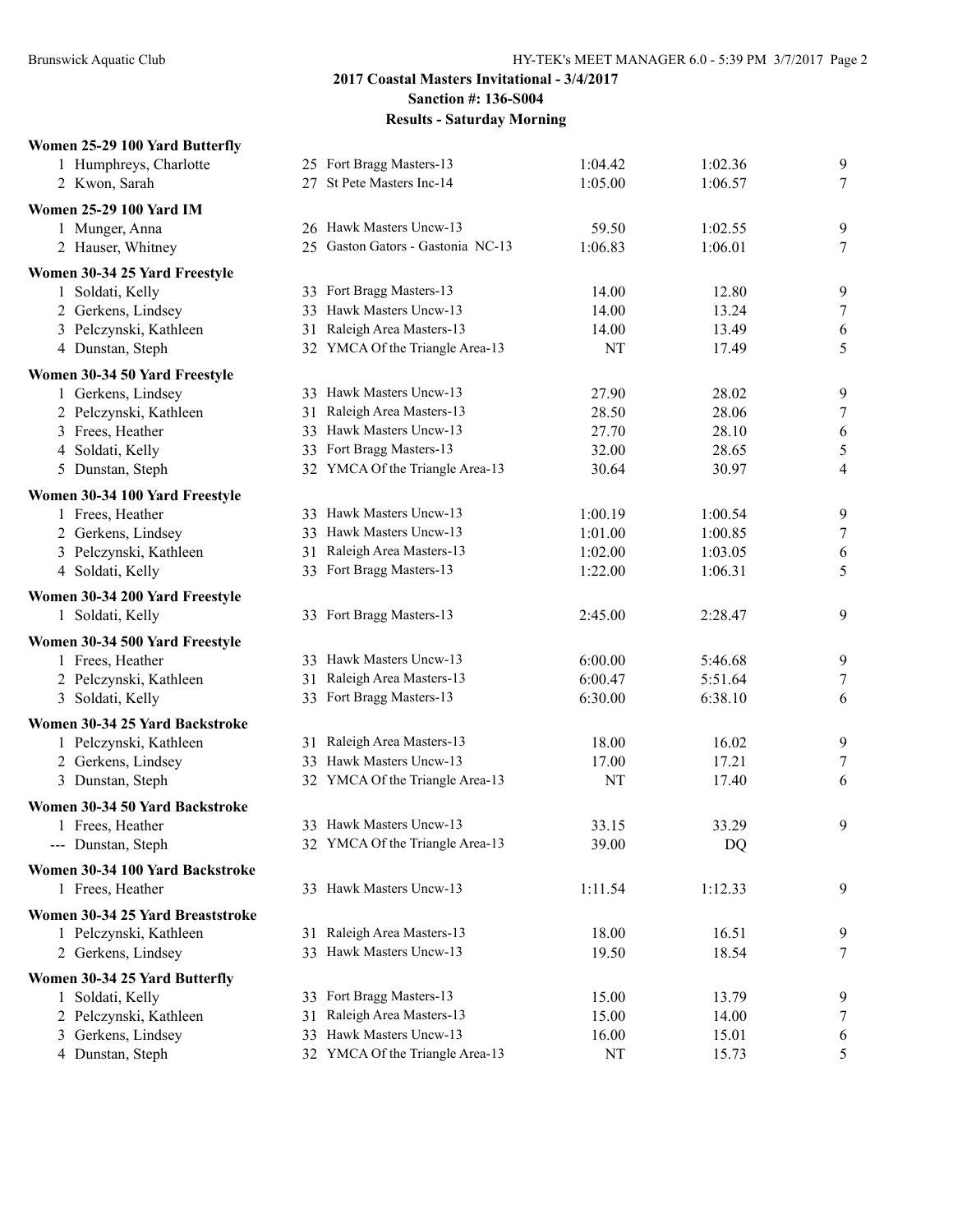### **Women 30-34 50 Yard Butterfly**

| 1 Frees, Heather                |    | 33 Hawk Masters Uncw-13              | 31.67   | 30.74    | 9                |
|---------------------------------|----|--------------------------------------|---------|----------|------------------|
| 2 Soldati, Kelly                |    | 33 Fort Bragg Masters-13             | 30.00   | 33.20    | $\tau$           |
| 3 Gerkens, Lindsey              |    | 33 Hawk Masters Uncw-13              | 36.96   | 36.76    | 6                |
| Women 30-34 100 Yard Butterfly  |    |                                      |         |          |                  |
| 1 Frees, Heather                |    | 33 Hawk Masters Uncw-13              | 1:09.13 | 1:07.63  | 9                |
| <b>Women 30-34 100 Yard IM</b>  |    |                                      |         |          |                  |
| 1 Frees, Heather                |    | 33 Hawk Masters Uncw-13              | 1:10.64 | 1:11.01  | 9                |
| 2 Pelczynski, Kathleen          |    | 31 Raleigh Area Masters-13           | 1:12.00 | 1:11.41  | $\boldsymbol{7}$ |
| 3 Soldati, Kelly                |    | 33 Fort Bragg Masters-13             | 1:40.00 | 1:14.56  | 6                |
| 4 Gerkens, Lindsey              |    | 33 Hawk Masters Uncw-13              | 1:22.00 | 1:18.35  | 5                |
| Women 35-39 25 Yard Freestyle   |    |                                      |         |          |                  |
| 1 Stump, Karen                  |    | 38 North Carolina Masters Swimmin-13 | 11.00   | 12.49    | 9                |
| 2 Old, Catherine                |    | 39 Triad Masters Swimming Greens-13  | 13.67   | 13.84    | $\tau$           |
| 3 Tabor, Kelly                  |    | 39 Gaston Gators - Gastonia NC-13    | 18.00   | 15.55    | 6                |
| 4 Hendricks, Kamesha            |    | 37 Fort Bragg Masters-13             | 30.00   | 23.80    | 5                |
| --- Flynn, Maureen              |    | 39 Usms One Event Registration-00    | 22.00   | X15.41   |                  |
| --- Cherry, Tammy               |    | 39 Gaston Gators - Gastonia NC-13    | 13.21   | DQ       |                  |
| Women 35-39 50 Yard Freestyle   |    |                                      |         |          |                  |
| 1 Stump, Karen                  |    | 38 North Carolina Masters Swimmin-13 | 26.20   | 26.95    | 9                |
| 2 Tabor, Kelly                  |    | 39 Gaston Gators - Gastonia NC-13    | 35.24   | 34.16    | $\tau$           |
| 3 Hendricks, Kamesha            |    | 37 Fort Bragg Masters-13             | 49.00   | 54.07    | 6                |
| --- Flynn, Maureen              |    | 39 Usms One Event Registration-00    | 45.00   | X36.67   |                  |
| Women 35-39 100 Yard Freestyle  |    |                                      |         |          |                  |
| --- Green, Erin                 |    | 36 Usms One Event Registration-00    | 1:22.00 | X1:15.78 |                  |
| Women 35-39 200 Yard Freestyle  |    |                                      |         |          |                  |
| 1 Old, Catherine                |    | 39 Triad Masters Swimming Greens-13  | 2:34.80 | 2:23.63  | 9                |
| --- Green, Erin                 |    | 36 Usms One Event Registration-00    | 2:48.00 | X2:43.54 |                  |
| Women 35-39 500 Yard Freestyle  |    |                                      |         |          |                  |
| 1 Old, Catherine                |    | 39 Triad Masters Swimming Greens-13  | 6:40.09 | 6:25.16  | 9                |
| --- Green, Erin                 |    | 36 Usms One Event Registration-00    | 7:20.00 | X7:01.99 |                  |
| Women 35-39 25 Yard Backstroke  |    |                                      |         |          |                  |
| 1 Old, Catherine                |    | 39 Triad Masters Swimming Greens-13  | 15.43   | 15.78    | 9                |
| 2 Stump, Karen                  | 38 | North Carolina Masters Swimmin-13    | 14.00   | 15.79    | $\boldsymbol{7}$ |
| 3 Cherry, Tammy                 |    | 39 Gaston Gators - Gastonia NC-13    | 15.39   | 16.98    | 6                |
| 4 Tabor, Kelly                  |    | 39 Gaston Gators - Gastonia NC-13    | 20.00   | 17.20    | 5                |
| 5 Hendricks, Kamesha            |    | 37 Fort Bragg Masters-13             | 35.00   | 28.10    | 4                |
| Women 35-39 50 Yard Backstroke  |    |                                      |         |          |                  |
| 1 Old, Catherine                |    | 39 Triad Masters Swimming Greens-13  | 31.74   | 31.90    | 9                |
| 2 Stump, Karen                  |    | 38 North Carolina Masters Swimmin-13 | 30.70   | 32.18    | 7                |
| 3 Cherry, Tammy                 | 39 | Gaston Gators - Gastonia NC-13       | 33.77   | 35.13    | 6                |
| Women 35-39 100 Yard Backstroke |    |                                      |         |          |                  |
| 1 Old, Catherine                |    | 39 Triad Masters Swimming Greens-13  | 1:09.83 | 1:11.63  | 9                |
| 2 Cherry, Tammy                 |    | 39 Gaston Gators - Gastonia NC-13    | 1:18.47 | 1:15.85  | 7                |
| --- Green, Erin                 |    | 36 Usms One Event Registration-00    | 1:32.00 | X1:30.61 |                  |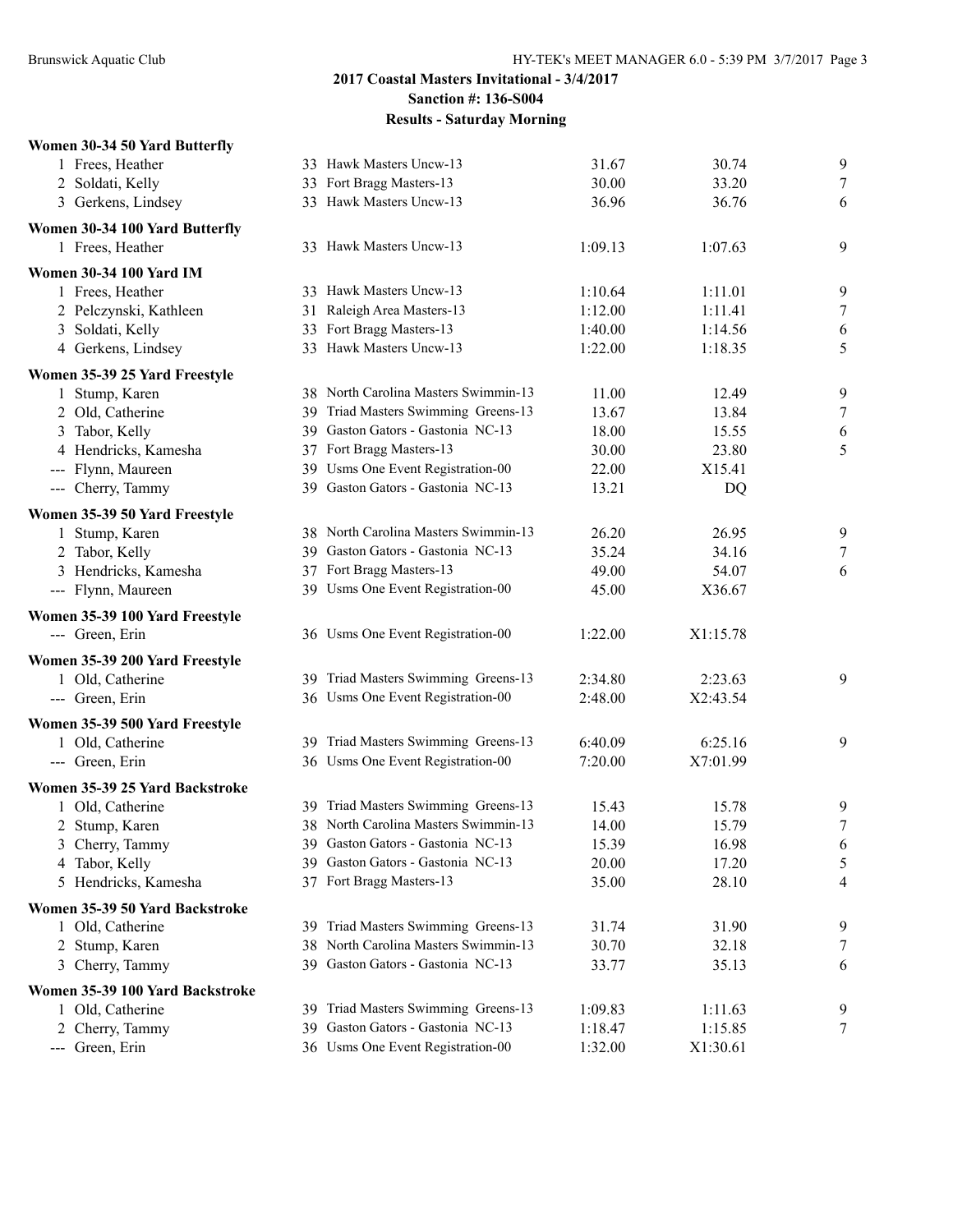#### **Women 35-39 25 Yard Breaststroke**

| 1 Stump, Karen                    |     | 38 North Carolina Masters Swimmin-13 | 16.00   | 15.92      | $\boldsymbol{9}$ |
|-----------------------------------|-----|--------------------------------------|---------|------------|------------------|
| 2 Old, Catherine                  | 39  | Triad Masters Swimming Greens-13     | 18.29   | 17.17      | $\boldsymbol{7}$ |
| Tabor, Kelly<br>3                 | 39  | Gaston Gators - Gastonia NC-13       | 22.00   | 17.54      | 6                |
| 4 Cherry, Tammy                   |     | 39 Gaston Gators - Gastonia NC-13    | 18.19   | 18.51      | 5                |
| --- Flynn, Maureen                |     | 39 Usms One Event Registration-00    | 25.00   | X21.23     |                  |
| Women 35-39 50 Yard Breaststroke  |     |                                      |         |            |                  |
| 1 Stump, Karen                    |     | 38 North Carolina Masters Swimmin-13 | 33.81   | 34.98      | 9                |
| 2 Tabor, Kelly                    | 39  | Gaston Gators - Gastonia NC-13       | 41.69   | 39.70      | $\overline{7}$   |
| --- Flynn, Maureen                |     | 39 Usms One Event Registration-00    | 50.00   | X43.51     |                  |
| Women 35-39 100 Yard Breaststroke |     |                                      |         |            |                  |
| --- Flynn, Maureen                |     | 39 Usms One Event Registration-00    | 2:00.00 | X1:34.81   |                  |
| Women 35-39 25 Yard Butterfly     |     |                                      |         |            |                  |
| 1 Stump, Karen                    |     | 38 North Carolina Masters Swimmin-13 | 12.00   | 13.23      | 9                |
| 2 Old, Catherine                  | 39  | Triad Masters Swimming Greens-13     | 15.42   | 14.76      | $\tau$           |
| 3 Cherry, Tammy                   |     | 39 Gaston Gators - Gastonia NC-13    | 14.81   | 15.85      | 6                |
| --- Flynn, Maureen                |     | 39 Usms One Event Registration-00    | 23.00   | X17.54     |                  |
| --- Hendricks, Kamesha            |     | 37 Fort Bragg Masters-13             | 35.00   | DQ         |                  |
| Women 35-39 50 Yard Butterfly     |     |                                      |         |            |                  |
| 1 Stump, Karen                    |     | 38 North Carolina Masters Swimmin-13 | 27.51   | 28.56      | 9                |
| --- Green, Erin                   |     | 36 Usms One Event Registration-00    | 45.00   | X41.10     |                  |
| <b>Women 35-39 100 Yard IM</b>    |     |                                      |         |            |                  |
| 1 Cherry, Tammy                   |     | 39 Gaston Gators - Gastonia NC-13    | 1:17.30 | 1:17.90    | 9                |
| --- Green, Erin                   |     | 36 Usms One Event Registration-00    | 1:35.00 | X1:27.67   |                  |
| --- Flynn, Maureen                |     | 39 Usms One Event Registration-00    | 1:50.00 | X1:30.13   |                  |
| <b>Women 35-39 200 Yard IM</b>    |     |                                      |         |            |                  |
| --- Green, Erin                   |     | 36 Usms One Event Registration-00    | 3:20.00 | <b>XDQ</b> |                  |
| Women 40-44 25 Yard Freestyle     |     |                                      |         |            |                  |
| 1 Uhl, Alicia                     | 40. | Hawk Masters Uncw-13                 | 12.12   | 12.18      | 9                |
| 2 Lindquist, Carrie               | 41  | Gaston Gators - Gastonia NC-13       | 11.56   | 12.33      | $\boldsymbol{7}$ |
| 3 Frye, Jenni                     | 40  | YMCA Seahorse Swim Team - Hick-13    | 15.25   | 14.19      | 6                |
| 4 Law, Amanda                     | 41  | Raleigh Area Masters-13              | 20.00   | 16.89      | 5                |
| Taylor, Donna                     |     | 44 Gaston Gators - Gastonia NC-13    | 20.00   | 17.68      | 4                |
| --- Holliday, Amy L               |     | 41 Usms One Event Registration-00    | 30.00   | X14.81     |                  |
| --- Weinberg, Betsy               |     | 44 Usms One Event Registration-00    | 24.00   | X15.92     |                  |
| Women 40-44 50 Yard Freestyle     |     |                                      |         |            |                  |
| 1 Lindquist, Carrie               |     | 41 Gaston Gators - Gastonia NC-13    | 26.12   | 27.30      | 9                |
| 2 Frye, Jenni                     | 40  | YMCA Seahorse Swim Team - Hick-13    | 29.12   | 29.61      | 7                |
| 3 Law, Amanda                     | 41  | Raleigh Area Masters-13              | 37.39   | 37.52      | 6                |
| --- Holliday, Amy L               | 41  | Usms One Event Registration-00       | 1:15.00 | X31.31     |                  |
| --- Weinberg, Betsy               |     | 44 Usms One Event Registration-00    | 1:00.00 | X33.50     |                  |
| Women 40-44 100 Yard Freestyle    |     |                                      |         |            |                  |
| 1 Broussard, Kelli                |     | 44 Uc15-15                           | 59.99   | 1:00.56    | 9                |
| 2 Morris, Jennifer                | 41  | Fort Bragg Masters-13                | 1:45.00 | 1:12.16    | 7                |
| 3 Brown, Misty                    | 44  | Hawk Masters Uncw-13                 | 1:15.00 | 1:14.92    | 6                |
| 4 Law, Amanda                     | 41  | Raleigh Area Masters-13              | 1:24.18 | 1:22.50    | 5                |
| --- Weinberg, Betsy               |     | 44 Usms One Event Registration-00    | 1:35.00 | X1:17.23   |                  |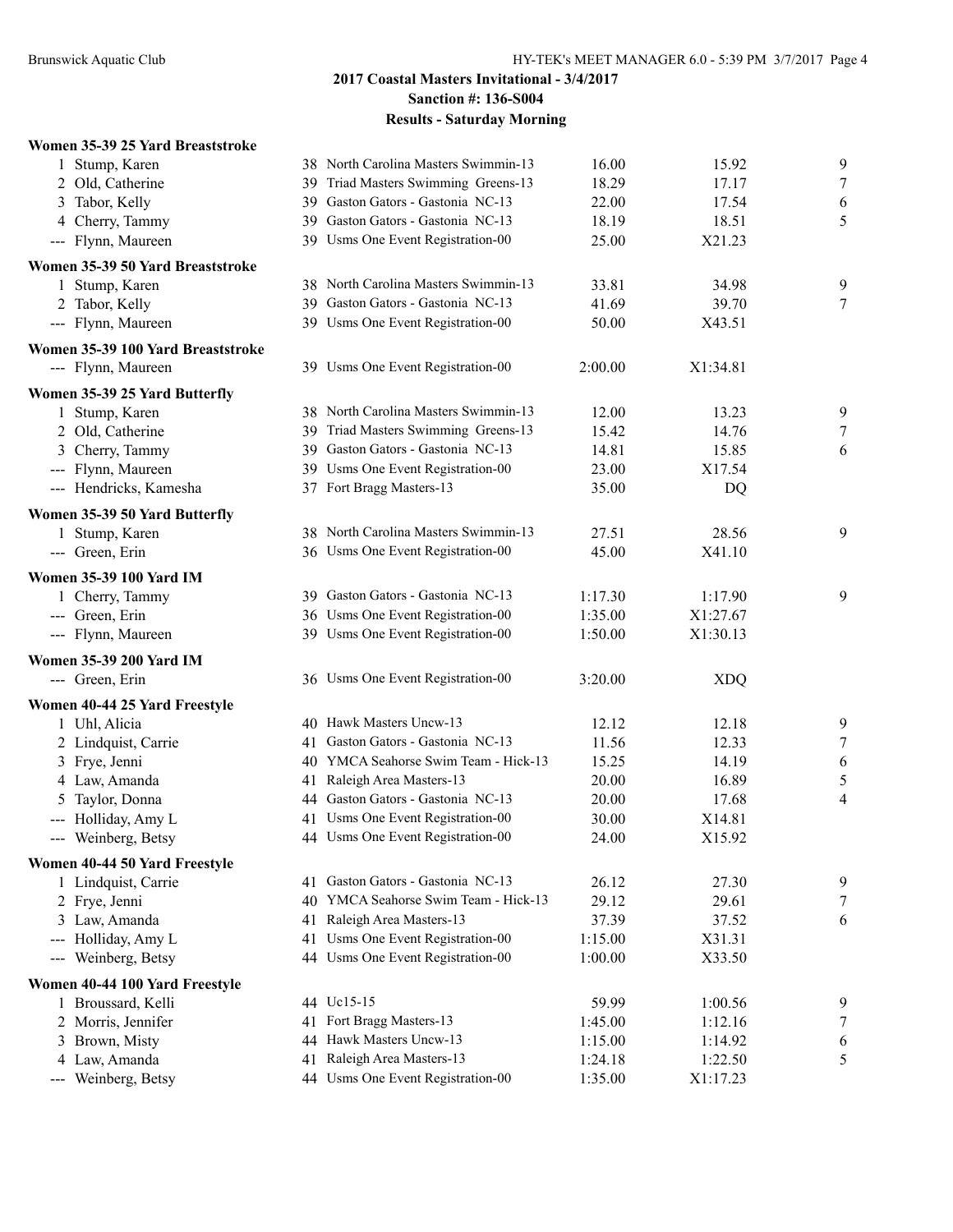#### **Women 40-44 200 Yard Freestyle**

| 1 Uhl, Alicia                     | 40 Hawk Masters Uncw-13              | 2:29.19  | 2:24.24  | 9                |
|-----------------------------------|--------------------------------------|----------|----------|------------------|
| 2 Brown, Misty                    | 44 Hawk Masters Uncw-13              | 2:45.00  | 2:40.61  | $\tau$           |
| 3 Morris, Jennifer                | 41 Fort Bragg Masters-13             | 3:50.00  | 2:46.54  | 6                |
| 4 Law, Amanda                     | 41 Raleigh Area Masters-13           | 3:10.79  | 3:01.61  | 5                |
| --- Weinberg, Betsy               | 44 Usms One Event Registration-00    | 4:00.00  | X3:03.96 |                  |
| Women 40-44 500 Yard Freestyle    |                                      |          |          |                  |
| 1 Uhl, Alicia                     | 40 Hawk Masters Uncw-13              | 11:29.57 | 5:41.78  | 9                |
| 2 Brown, Misty                    | 44 Hawk Masters Uncw-13              | 7:10.00  | 7:08.81  | 7                |
| --- Weinberg, Betsy               | 44 Usms One Event Registration-00    | 6:00.00  | X8:09.68 |                  |
| Women 40-44 25 Yard Backstroke    |                                      |          |          |                  |
| 1 Lindquist, Carrie               | 41 Gaston Gators - Gastonia NC-13    | 14.21    | 15.99    | 9                |
| 2 Frye, Jenni                     | 40 YMCA Seahorse Swim Team - Hick-13 | 18.20    | 17.62    | $\tau$           |
| 3 Law, Amanda                     | 41 Raleigh Area Masters-13           | 30.00    | 21.30    | 6                |
| --- Holliday, Amy L               | 41 Usms One Event Registration-00    | 30.00    | X20.80   |                  |
| Women 40-44 50 Yard Backstroke    |                                      |          |          |                  |
| 1 Lindquist, Carrie               | 41 Gaston Gators - Gastonia NC-13    | 32.97    | 33.88    | 9                |
| Women 40-44 100 Yard Backstroke   |                                      |          |          |                  |
| 1 Broussard, Kelli                | 44 Uc15-15                           | 1:09.99  | 1:10.44  | 9                |
| Women 40-44 25 Yard Breaststroke  |                                      |          |          |                  |
| 1 Lindquist, Carrie               | 41 Gaston Gators - Gastonia NC-13    | 15.72    | 16.51    | 9                |
| 2 Frye, Jenni                     | 40 YMCA Seahorse Swim Team - Hick-13 | 19.22    | 17.55    | $\tau$           |
| 3 Taylor, Donna                   | 44 Gaston Gators - Gastonia NC-13    | 21.50    | 19.00    | 6                |
| 4 Law, Amanda                     | 41 Raleigh Area Masters-13           | 25.00    | 21.97    | 5                |
| --- Holliday, Amy L               | 41 Usms One Event Registration-00    | 30.00    | X17.87   |                  |
| --- Weinberg, Betsy               | 44 Usms One Event Registration-00    | 35.00    | X22.05   |                  |
| Women 40-44 50 Yard Breaststroke  |                                      |          |          |                  |
| 1 Frye, Jenni                     | 40 YMCA Seahorse Swim Team - Hick-13 | 38.92    | 39.93    | 9                |
| 2 Morris, Jennifer                | 41 Fort Bragg Masters-13             | 1:05.00  | 42.02    | $\boldsymbol{7}$ |
| 3 Taylor, Donna                   | 44 Gaston Gators - Gastonia NC-13    | 43.09    | 43.59    | 6                |
| 4 Law, Amanda                     | 41 Raleigh Area Masters-13           | 45.20    | 44.64    | 5                |
| Women 40-44 100 Yard Breaststroke |                                      |          |          |                  |
| 1 Law, Amanda                     | 41 Raleigh Area Masters-13           | 1:39.46  | 1:36.99  | 9                |
| --- Holliday, Amy L               | 41 Usms One Event Registration-00    | 2:30.00  | X1:31.91 |                  |
| Women 40-44 25 Yard Butterfly     |                                      |          |          |                  |
| 1 Uhl, Alicia                     | 40 Hawk Masters Uncw-13              | 13.13    | 13.15    | 9                |
| 2 Lindquist, Carrie               | Gaston Gators - Gastonia NC-13       | 13.01    | 13.50    | 7                |
| 3 Frye, Jenni                     | 40 YMCA Seahorse Swim Team - Hick-13 | 18.50    | 15.76    | 6                |
| 4 Morris, Jennifer                | 41 Fort Bragg Masters-13             | 27.00    | 17.33    | 5                |
| --- Holliday, Amy L               | 41 Usms One Event Registration-00    | 30.00    | X18.49   |                  |
| Women 40-44 50 Yard Butterfly     |                                      |          |          |                  |
| 1 Lindquist, Carrie               | 41 Gaston Gators - Gastonia NC-13    | 30.59    | 31.05    | 9                |
| Women 40-44 100 Yard Butterfly    |                                      |          |          |                  |
| 1 Broussard, Kelli                | 44 Uc15-15                           | 1:09.99  | 1:09.57  | 9                |
| 2 Brown, Misty                    | 44 Hawk Masters Uncw-13              | 1:39.00  | 1:41.56  | $\tau$           |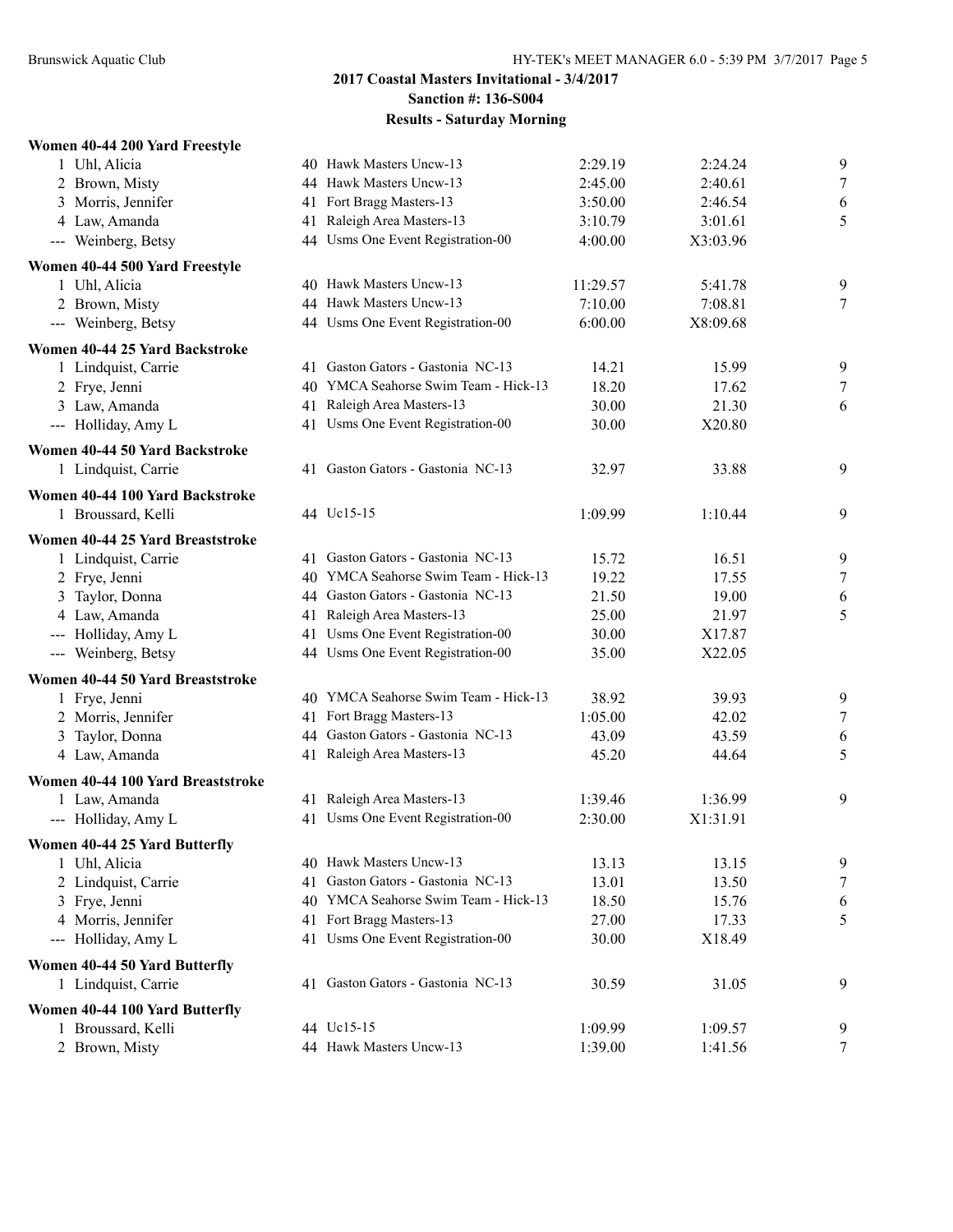| <b>Women 40-44 100 Yard IM</b>           |     |                                      |           |          |        |
|------------------------------------------|-----|--------------------------------------|-----------|----------|--------|
| 1 Broussard, Kelli                       |     | 44 Uc15-15                           | 1:09.99   | 1:09.33  | 9      |
| 2 Lindquist, Carrie                      |     | 41 Gaston Gators - Gastonia NC-13    | 1:07.66   | 1:09.91  | 7      |
| 3 Frye, Jenni                            |     | 40 YMCA Seahorse Swim Team - Hick-13 | 1:15.56   | 1:15.72  | 6      |
| 4 Brown, Misty                           |     | 44 Hawk Masters Uncw-13              | 1:32.00   | 1:31.23  | 5      |
| --- Holliday, Amy L                      |     | 41 Usms One Event Registration-00    | 3:00.00   | X1:25.70 |        |
| <b>Women 40-44 200 Yard IM</b>           |     |                                      |           |          |        |
| 1 Broussard, Kelli                       |     | 44 Uc15-15                           | 2:29.99   | 2:30.39  | 9      |
| 2 Brown, Misty                           |     | 44 Hawk Masters Uncw-13              | 3:15.00   | 3:13.60  | 7      |
| Women 45-49 25 Yard Freestyle            |     |                                      |           |          |        |
| 1 Ballenger, Angie                       |     | 47 Gaston Gators - Gastonia NC-13    | 14.00     | 13.36    | 9      |
| 2 Casper, Juliet                         | 49. | Grand Strand Masters Swimming-55     | 21.00     | 18.13    | $\tau$ |
| 3 Harris, Susan                          |     | 47 Gaston Gators - Gastonia NC-13    | <b>NT</b> | 18.23    | 6      |
| --- Mott, Jennifer                       |     | 45 Usms One Event Registration-00    | 28.00     | X20.42   |        |
| Women 45-49 50 Yard Freestyle            |     |                                      |           |          |        |
| --- Mott, Jennifer                       |     | 45 Usms One Event Registration-00    | 55.00     | X47.55   |        |
| Women 45-49 100 Yard Freestyle           |     |                                      |           |          |        |
| --- Mott, Jennifer                       |     | 45 Usms One Event Registration-00    | 2:08.00   | X1:48.69 |        |
|                                          |     |                                      |           |          |        |
| Women 45-49 200 Yard Freestyle           |     | 47 Gaston Gators - Gastonia NC-13    | 1:16.94   | 2:17.91  |        |
| 1 Ballenger, Angie<br>--- Mott, Jennifer |     | 45 Usms One Event Registration-00    | 4:30.00   | X3:53.68 | 9      |
|                                          |     |                                      |           |          |        |
| Women 45-49 25 Yard Backstroke           |     |                                      |           |          |        |
| 1 Harris, Susan                          |     | 47 Gaston Gators - Gastonia NC-13    | NT        | 21.95    | 9      |
| 2 Casper, Juliet                         |     | 49 Grand Strand Masters Swimming-55  | 26.00     | 23.13    | 7      |
| Women 45-49 50 Yard Backstroke           |     |                                      |           |          |        |
| 1 Harris, Susan                          |     | 47 Gaston Gators - Gastonia NC-13    | NT        | 45.25    | 9      |
| 2 Casper, Juliet                         |     | 49 Grand Strand Masters Swimming-55  | 52.00     | 49.90    | 7      |
| Women 45-49 100 Yard Backstroke          |     |                                      |           |          |        |
| 1 Casper, Juliet                         |     | 49 Grand Strand Masters Swimming-55  | 1:57.00   | 1:53.86  | 9      |
| Women 45-49 25 Yard Breaststroke         |     |                                      |           |          |        |
| 1 Ballenger, Angie                       |     | 47 Gaston Gators - Gastonia NC-13    | 18.00     | 16.93    | 9      |
| 2 Casper, Juliet                         |     | 49 Grand Strand Masters Swimming-55  | 28.00     | 25.63    | 7      |
| --- Mott, Jennifer                       |     | 45 Usms One Event Registration-00    | 35.00     | X27.70   |        |
| Women 45-49 50 Yard Breaststroke         |     |                                      |           |          |        |
| 1 Ballenger, Angie                       |     | 47 Gaston Gators - Gastonia NC-13    | 36.31     | 36.65    | 9      |
| Women 45-49 100 Yard Breaststroke        |     |                                      |           |          |        |
| 1 Ballenger, Angie                       |     | 47 Gaston Gators - Gastonia NC-13    | 1:20.89   | 1:20.51  | 9      |
| Women 45-49 25 Yard Butterfly            |     |                                      |           |          |        |
| 1 Ballenger, Angie                       |     | 47 Gaston Gators - Gastonia NC-13    | 15.00     | 14.49    | 9      |
| 2 Casper, Juliet                         |     | 49 Grand Strand Masters Swimming-55  | 27.00     | 24.47    | 7      |
| Women 45-49 50 Yard Butterfly            |     |                                      |           |          |        |
| 1 Ballenger, Angie                       |     | 47 Gaston Gators - Gastonia NC-13    | 32.65     | 32.14    | 9      |
| <b>Women 45-49 100 Yard IM</b>           |     |                                      |           |          |        |
| 1 Casper, Juliet                         |     | 49 Grand Strand Masters Swimming-55  | 1:52.00   | 1:52.83  | 9      |
|                                          |     |                                      |           |          |        |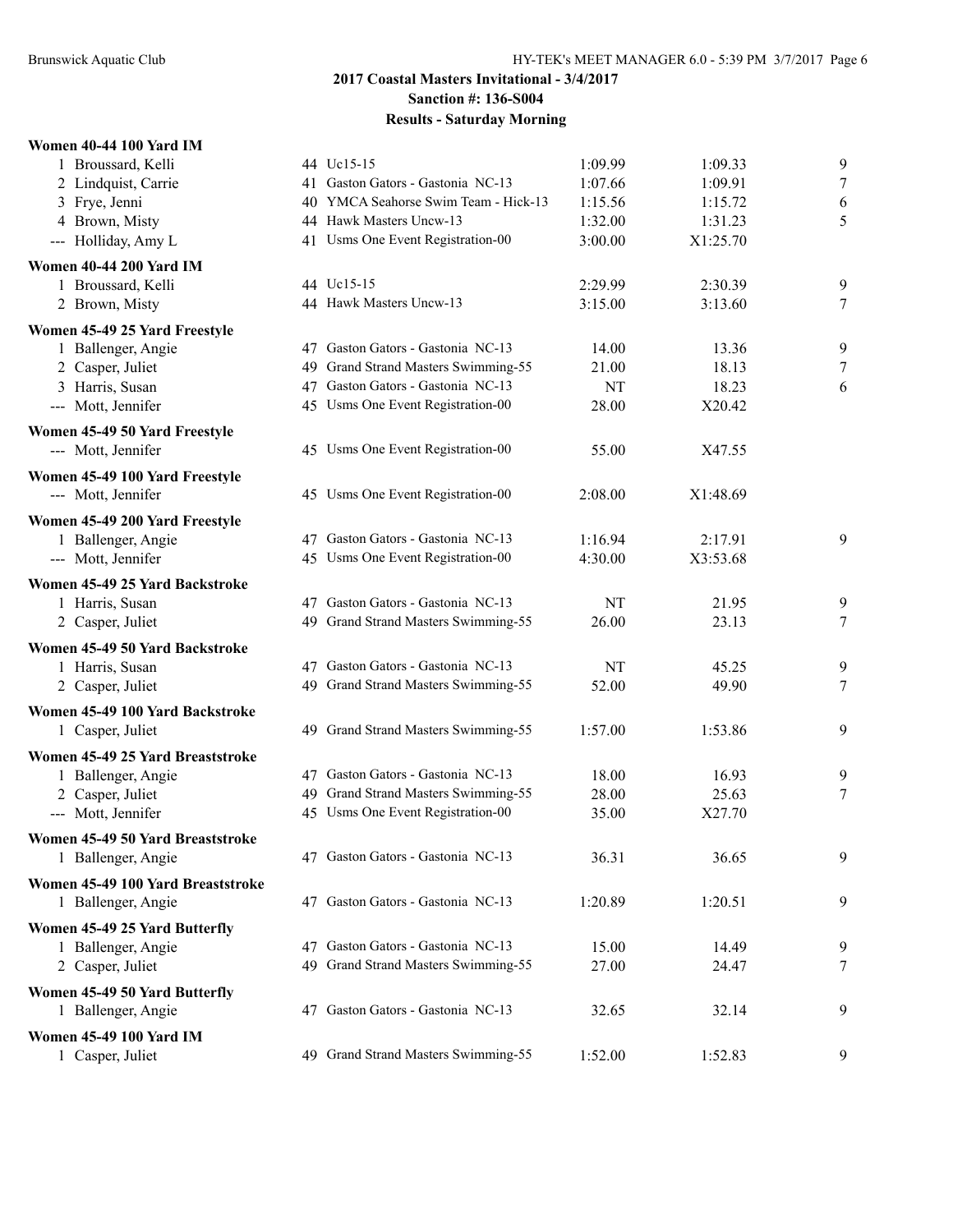| <b>Women 45-49 200 Yard IM</b><br>1 Ballenger, Angie                              | 47 Gaston Gators - Gastonia NC-13                            | NT                 | 2:37.02            | 9           |
|-----------------------------------------------------------------------------------|--------------------------------------------------------------|--------------------|--------------------|-------------|
| Women 50-54 25 Yard Freestyle<br>1 Wolff, Celia                                   | 51 Fort Bragg Masters-13                                     | 13.90              | 12.89              | 9           |
| Women 50-54 50 Yard Freestyle<br>1 Elias-Williams, Maria<br>2 Wolff, Celia        | 52 Palmetto Masters-55<br>51 Fort Bragg Masters-13           | 28.00<br>27.10     | 27.44<br>28.25     | 9<br>7      |
| Women 50-54 100 Yard Freestyle<br>1 Elias-Williams, Maria<br>2 Nicholls, Victoria | 52 Palmetto Masters-55<br>51 Virginia Masters Swim Team-12   | 59.50<br>1:52.00   | 59.54<br>1:50.66   | 9<br>$\tau$ |
| Women 50-54 200 Yard Freestyle<br>1 Elias-Williams, Maria<br>2 Nicholls, Victoria | 52 Palmetto Masters-55<br>51 Virginia Masters Swim Team-12   | 2:09.00<br>4:10.00 | 2:06.11<br>3:55.15 | 9<br>7      |
| Women 50-54 500 Yard Freestyle<br>1 Elias-Williams, Maria                         | 52 Palmetto Masters-55                                       | 5:40.00            | 5:34.59            | 9           |
| Women 50-54 25 Yard Backstroke<br>1 Wolff, Celia                                  | 51 Fort Bragg Masters-13                                     | 15.00              | 14.88              | 9           |
| Women 50-54 50 Yard Backstroke<br>1 Wolff, Celia                                  | 51 Fort Bragg Masters-13                                     | 31.80              | 32.38              | 9           |
| Women 50-54 100 Yard Backstroke<br>1 Taylor, Rebecca<br>2 Nicholls, Victoria      | 51 Uc13-13<br>51 Virginia Masters Swim Team-12               | 1:31.00<br>2:10.00 | 1:28.11<br>2:05.77 | 9<br>7      |
| Women 50-54 25 Yard Breaststroke<br>1 Wolff, Celia<br>2 Nicholls, Victoria        | 51 Fort Bragg Masters-13<br>51 Virginia Masters Swim Team-12 | 18.00<br>45.00     | 18.38<br>37.84     | 9<br>7      |
| Women 50-54 50 Yard Breaststroke<br>1 Wolff, Celia<br>2 Taylor, Rebecca           | 51 Fort Bragg Masters-13<br>51 Uc13-13                       | 39.01<br>43.00     | 39.90<br>44.60     | 9<br>7      |
| Women 50-54 25 Yard Butterfly<br>1 Wolff, Celia<br>2 Nicholls, Victoria           | 51 Fort Bragg Masters-13<br>51 Virginia Masters Swim Team-12 | 14.50<br>35.00     | 13.56<br>31.46     | 9<br>7      |
| Women 50-54 50 Yard Butterfly<br>1 Wolff, Celia<br>2 Nicholls, Victoria           | 51 Fort Bragg Masters-13<br>51 Virginia Masters Swim Team-12 | 29.10<br>1:15.00   | 29.93<br>1:11.92   | 9<br>$\tau$ |
| Women 50-54 100 Yard Butterfly<br>1 Nicholls, Victoria                            | 51 Virginia Masters Swim Team-12                             | 2:30.00            | 2:43.34            | 9           |
| <b>Women 50-54 100 Yard IM</b><br>1 Taylor, Rebecca                               | 51 Uc13-13                                                   | 1:33.40            | 1:26.23            | 9           |
| <b>Women 50-54 200 Yard IM</b><br>1 Nicholls, Victoria                            | 51 Virginia Masters Swim Team-12                             | 5:06.00            | 4:51.33            | 9           |
| Women 55-59 25 Yard Freestyle<br>1 Klestinec, Robin                               | 55 New Albany Aquatics Club-17                               | 15.00              | 13.24              | 9           |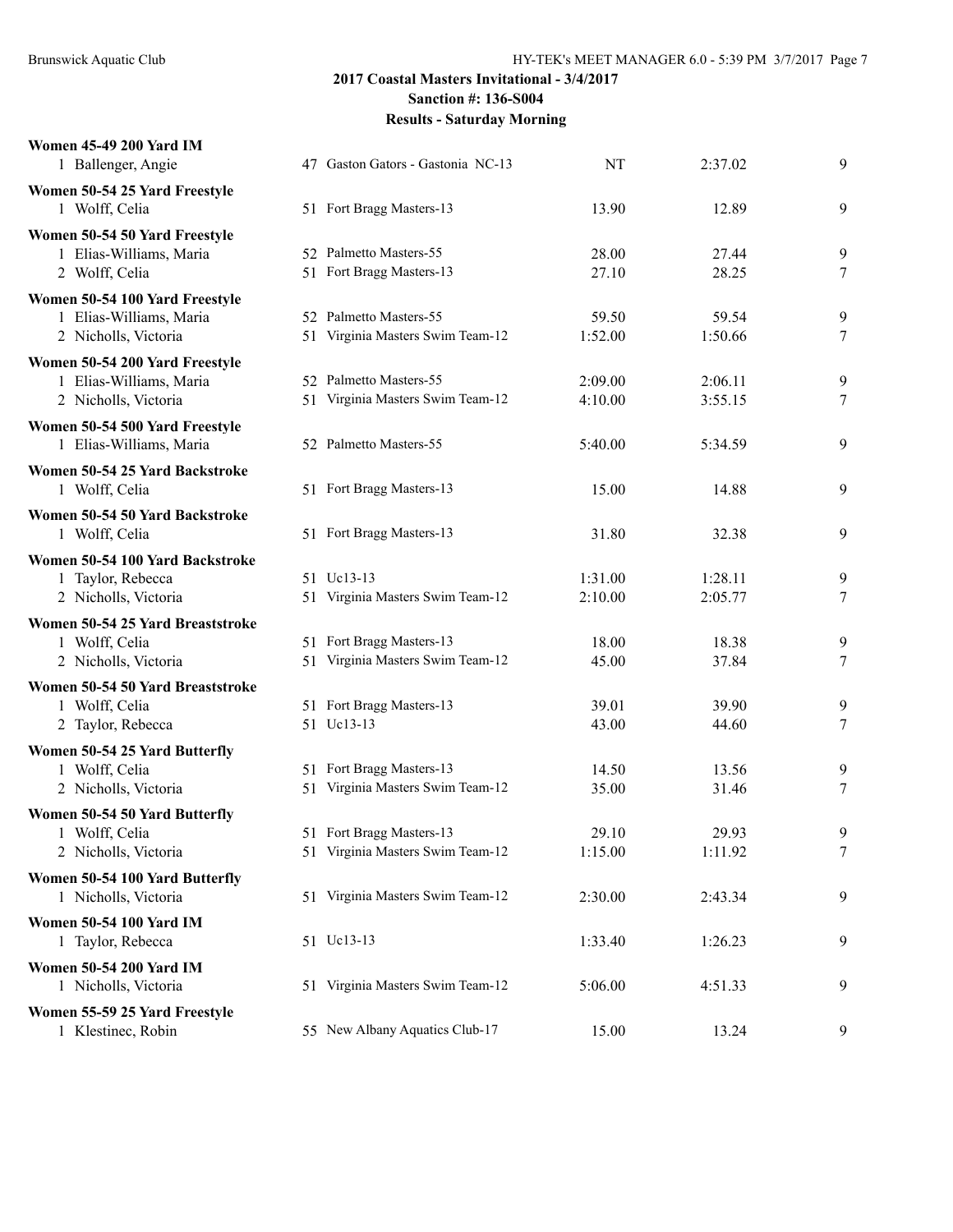| (Women 55-59 25 Yard Freestyle)         |                                     |         |         |                       |
|-----------------------------------------|-------------------------------------|---------|---------|-----------------------|
| 2 Burrell, Eugenia                      | 58 Hawk Masters Uncw-13             | 17.30   | 14.08   | 7                     |
| 3 Pawlowski, Kathy                      | 55 Hawk Masters Uncw-13             | 17.00   | 15.35   | 6                     |
| Women 55-59 50 Yard Freestyle           |                                     |         |         |                       |
| 1 Burrell, Eugenia                      | 58 Hawk Masters Uncw-13             | 33.23   | 33.86   | 9                     |
| 2 Pawlowski, Kathy                      | 55 Hawk Masters Uncw-13             | 35.00   | 34.21   | $\tau$                |
| Women 55-59 100 Yard Freestyle          |                                     |         |         |                       |
| 1 Whelchel, Nancy                       | 56 Raleigh Area Masters-13          | 1:10.00 | 1:05.41 | 9                     |
| 2 Pawlowski, Kathy                      | 55 Hawk Masters Uncw-13             | 1:16.00 | 1:15.22 | $\tau$                |
| Women 55-59 200 Yard Freestyle          |                                     |         |         |                       |
| 1 Klestinec, Robin                      | 55 New Albany Aquatics Club-17      | 2:15.00 | 2:16.21 | 9                     |
| 2 Whelchel, Nancy                       | 56 Raleigh Area Masters-13          | 2:24.00 | 2:21.49 | 7                     |
| 3 Pawlowski, Kathy                      | 55 Hawk Masters Uncw-13             | 2:50.00 | 2:41.61 | 6                     |
| Women 55-59 500 Yard Freestyle          |                                     |         |         |                       |
| 1 Klestinec, Robin                      | 55 New Albany Aquatics Club-17      | 5:50.00 | 5:54.23 | 9                     |
| 2 Whelchel, Nancy                       | 56 Raleigh Area Masters-13          | 6:28.77 | 6:12.42 | $\tau$                |
| Women 55-59 25 Yard Backstroke          |                                     |         |         |                       |
| 1 Whelchel, Nancy                       | 56 Raleigh Area Masters-13          | 22.00   | 18.57   | 9                     |
| 2 Pawlowski, Kathy                      | 55 Hawk Masters Uncw-13             | 25.00   | 20.98   | $\tau$                |
| Women 55-59 50 Yard Backstroke          |                                     |         |         |                       |
| 1 Klestinec, Robin                      | 55 New Albany Aquatics Club-17      | 35.00   | 35.43   | 9                     |
|                                         |                                     |         |         |                       |
| Women 55-59 100 Yard Backstroke         | 55 New Albany Aquatics Club-17      | 1:15.00 | 1:12.24 |                       |
| 1 Klestinec, Robin<br>2 Whelchel, Nancy | 56 Raleigh Area Masters-13          | 1:30.00 | 1:24.30 | 9<br>$\boldsymbol{7}$ |
| 3 Pawlowski, Kathy                      | 55 Hawk Masters Uncw-13             | 1:35.00 | 1:33.49 | 6                     |
|                                         |                                     |         |         |                       |
| Women 55-59 25 Yard Breaststroke        | 56 Raleigh Area Masters-13          | 25.00   | 18.80   |                       |
| 1 Whelchel, Nancy<br>2 Pawlowski, Kathy | 55 Hawk Masters Uncw-13             | 30.00   | 20.78   | 9<br>$\tau$           |
| 3 Burrell, Eugenia                      | 58 Hawk Masters Uncw-13             | 20.00   | 21.56   | 6                     |
|                                         |                                     |         |         |                       |
| Women 55-59 50 Yard Breaststroke        | 58 Hawk Masters Uncw-13             |         |         | 9                     |
| 1 Burrell, Eugenia                      |                                     | 40.00   | 43.42   |                       |
| Women 55-59 25 Yard Butterfly           |                                     |         |         |                       |
| 1 Klestinec, Robin                      | 55 New Albany Aquatics Club-17      | 17.00   | 15.21   | 9                     |
| 2 Whelchel, Nancy                       | 56 Raleigh Area Masters-13          | 22.00   | 16.22   | 7                     |
| 3 Burrell, Eugenia                      | 58 Hawk Masters Uncw-13             | 23.00   | 19.47   | 6                     |
| Women 55-59 50 Yard Butterfly           |                                     |         |         |                       |
| 1 Klestinec, Robin                      | 55 New Albany Aquatics Club-17      | 35.00   | 32.82   | 9                     |
| Women 55-59 100 Yard Butterfly          |                                     |         |         |                       |
| 1 Whelchel, Nancy                       | 56 Raleigh Area Masters-13          | 1:25.00 | 1:19.57 | 9                     |
| Women 55-59 200 Yard IM                 |                                     |         |         |                       |
| 1 Klestinec, Robin                      | 55 New Albany Aquatics Club-17      | 2:38.00 | 2:34.15 | 9                     |
| Women 60-64 25 Yard Freestyle           |                                     |         |         |                       |
| 1 Gebhardt, Susan                       | 60 Grand Strand Masters Swimming-55 | 18.00   | 14.91   | 9                     |
|                                         |                                     |         |         |                       |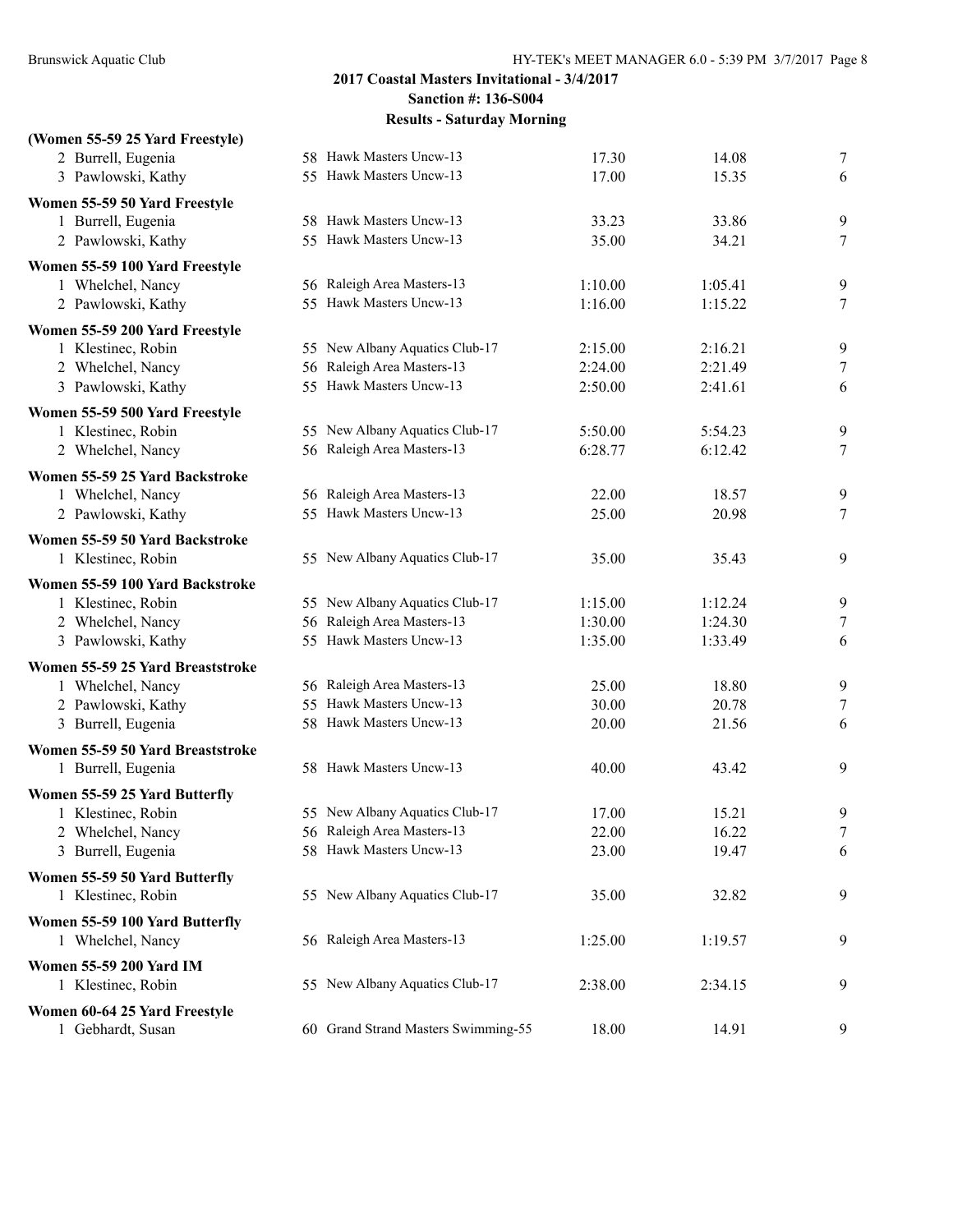#### **Women 60-64 50 Yard Freestyle**

| 1 Gebhardt, Susan                 | 60 Grand Strand Masters Swimming-55 | 31.93   | 31.66    | 9                |
|-----------------------------------|-------------------------------------|---------|----------|------------------|
| 2 Allen, Pam                      | 61 Hawk Masters Uncw-13             | 35.02   | 35.46    | $\boldsymbol{7}$ |
| 3 Levintow, Kathy                 | 60 Hawk Masters Uncw-13             | 37.12   | 38.00    | 6                |
| --- Parker, Christine M           | 64 Usms One Event Registration-00   | 50.00   | X43.20   |                  |
| Women 60-64 100 Yard Freestyle    |                                     |         |          |                  |
| 1 Gebhardt, Susan                 | 60 Grand Strand Masters Swimming-55 | 1:10.31 | 1:08.37  | 9                |
| --- Parker, Christine M           | 64 Usms One Event Registration-00   | NT      | X1:43.46 |                  |
| Women 60-64 200 Yard Freestyle    |                                     |         |          |                  |
| 1 Allen, Pam                      | 61 Hawk Masters Uncw-13             | 3:20.00 | 2:53.55  | 9                |
| Women 60-64 500 Yard Freestyle    |                                     |         |          |                  |
| 1 Gebhardt, Susan                 | 60 Grand Strand Masters Swimming-55 | 6:58.00 | 6:52.30  | 9                |
| 2 Allen, Pam                      | 61 Hawk Masters Uncw-13             | 7:30.05 | 7:23.39  | 7                |
| Women 60-64 25 Yard Backstroke    |                                     |         |          |                  |
| --- Parker, Christine M           | 64 Usms One Event Registration-00   | NT      | X26.24   |                  |
| Women 60-64 50 Yard Backstroke    |                                     |         |          |                  |
| 1 Gebhardt, Susan                 | 60 Grand Strand Masters Swimming-55 | 41.24   | 39.91    | 9                |
| Women 60-64 25 Yard Breaststroke  |                                     |         |          |                  |
| --- Parker, Christine M           | 64 Usms One Event Registration-00   | NT      | X36.98   |                  |
| Women 60-64 50 Yard Breaststroke  |                                     |         |          |                  |
| 1 Gebhardt, Susan                 | 60 Grand Strand Masters Swimming-55 | 42.51   | 42.39    | 9                |
| 2 Allen, Pam                      | 61 Hawk Masters Uncw-13             | 45.17   | 44.97    | 7                |
| 3 Levintow, Kathy                 | 60 Hawk Masters Uncw-13             | 48.97   | 49.31    | 6                |
| Women 60-64 100 Yard Breaststroke |                                     |         |          |                  |
| 1 Allen, Pam                      | 61 Hawk Masters Uncw-13             | 1:39.68 | 1:40.12  | 9                |
| Women 60-64 25 Yard Butterfly     |                                     |         |          |                  |
| 1 Gebhardt, Susan                 | 60 Grand Strand Masters Swimming-55 | 20.00   | 16.32    | 9                |
| Women 60-64 100 Yard IM           |                                     |         |          |                  |
| 1 Gebhardt, Susan                 | 60 Grand Strand Masters Swimming-55 | 1:22.77 | 1:21.08  | 9                |
| 2 Allen, Pam                      | 61 Hawk Masters Uncw-13             | 1:29.67 | 1:30.13  | 7                |
| 3 Levintow, Kathy                 | 60 Hawk Masters Uncw-13             | 1:37.11 | 1:37.13  | 6                |
| <b>Women 60-64 200 Yard IM</b>    |                                     |         |          |                  |
| 1 Levintow, Kathy                 | 60 Hawk Masters Uncw-13             | 3:30.60 | 3:31.65  | 9                |
| Women 65-69 25 Yard Freestyle     |                                     |         |          |                  |
| 1 Preller, Joan                   | 68 Grand Strand Masters Swimming-55 | 23.00   | 21.59    | 9                |
| Women 65-69 50 Yard Freestyle     |                                     |         |          |                  |
| 1 Preller, Joan                   | 68 Grand Strand Masters Swimming-55 | 45.10   | 46.07    | 9                |
| Women 65-69 200 Yard Freestyle    |                                     |         |          |                  |
| 1 Munger, Dot                     | 65 Hawk Masters Uncw-13             | 2:30.00 | 2:20.10  | 9                |
| Women 65-69 25 Yard Backstroke    |                                     |         |          |                  |
| 1 Preller, Joan                   | 68 Grand Strand Masters Swimming-55 | 27.00   | 25.44    | 9                |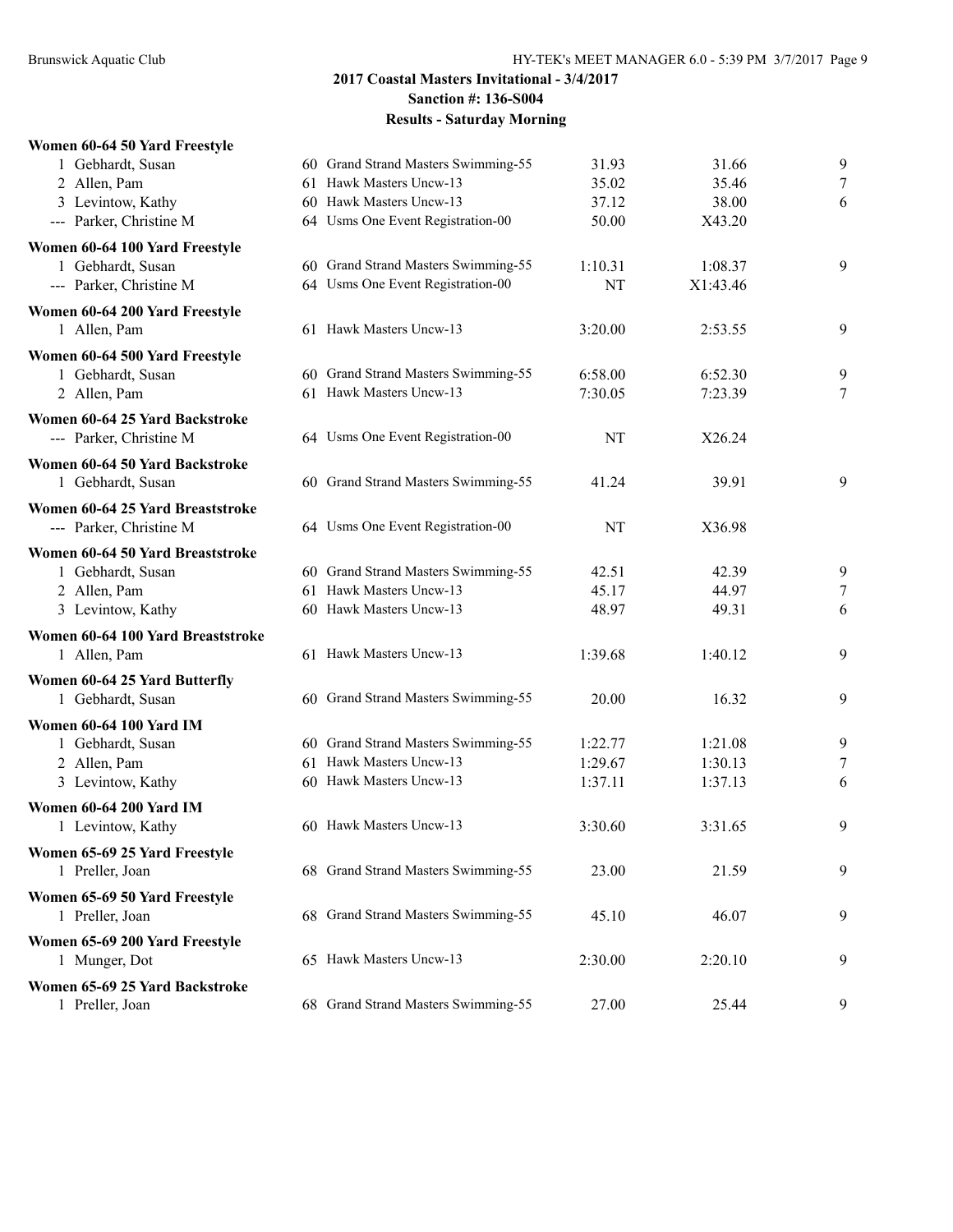|  | 54.45                                                                                                                                                                                                                                                                                                                                                                                                                                                                                                                                                                                                                                                                                                                                                                                                                                                                             | 59.32    | 9     |
|--|-----------------------------------------------------------------------------------------------------------------------------------------------------------------------------------------------------------------------------------------------------------------------------------------------------------------------------------------------------------------------------------------------------------------------------------------------------------------------------------------------------------------------------------------------------------------------------------------------------------------------------------------------------------------------------------------------------------------------------------------------------------------------------------------------------------------------------------------------------------------------------------|----------|-------|
|  |                                                                                                                                                                                                                                                                                                                                                                                                                                                                                                                                                                                                                                                                                                                                                                                                                                                                                   |          |       |
|  | 28.00                                                                                                                                                                                                                                                                                                                                                                                                                                                                                                                                                                                                                                                                                                                                                                                                                                                                             | 25.53    | 9     |
|  |                                                                                                                                                                                                                                                                                                                                                                                                                                                                                                                                                                                                                                                                                                                                                                                                                                                                                   |          |       |
|  | 40.00                                                                                                                                                                                                                                                                                                                                                                                                                                                                                                                                                                                                                                                                                                                                                                                                                                                                             | 39.07    | 9     |
|  | 1:03.00                                                                                                                                                                                                                                                                                                                                                                                                                                                                                                                                                                                                                                                                                                                                                                                                                                                                           | 56.89    | 7     |
|  |                                                                                                                                                                                                                                                                                                                                                                                                                                                                                                                                                                                                                                                                                                                                                                                                                                                                                   |          |       |
|  | 30.00                                                                                                                                                                                                                                                                                                                                                                                                                                                                                                                                                                                                                                                                                                                                                                                                                                                                             | 24.26    | 9     |
|  |                                                                                                                                                                                                                                                                                                                                                                                                                                                                                                                                                                                                                                                                                                                                                                                                                                                                                   |          |       |
|  | 21.50                                                                                                                                                                                                                                                                                                                                                                                                                                                                                                                                                                                                                                                                                                                                                                                                                                                                             | X21.56   |       |
|  |                                                                                                                                                                                                                                                                                                                                                                                                                                                                                                                                                                                                                                                                                                                                                                                                                                                                                   |          |       |
|  | 23.40                                                                                                                                                                                                                                                                                                                                                                                                                                                                                                                                                                                                                                                                                                                                                                                                                                                                             | X22.61   |       |
|  |                                                                                                                                                                                                                                                                                                                                                                                                                                                                                                                                                                                                                                                                                                                                                                                                                                                                                   |          |       |
|  | 11.00                                                                                                                                                                                                                                                                                                                                                                                                                                                                                                                                                                                                                                                                                                                                                                                                                                                                             | 11.98    | 9     |
|  |                                                                                                                                                                                                                                                                                                                                                                                                                                                                                                                                                                                                                                                                                                                                                                                                                                                                                   |          |       |
|  | 24.84                                                                                                                                                                                                                                                                                                                                                                                                                                                                                                                                                                                                                                                                                                                                                                                                                                                                             | 24.62    | 9     |
|  | 31.00                                                                                                                                                                                                                                                                                                                                                                                                                                                                                                                                                                                                                                                                                                                                                                                                                                                                             | 32.87    | 7     |
|  | 24.00                                                                                                                                                                                                                                                                                                                                                                                                                                                                                                                                                                                                                                                                                                                                                                                                                                                                             | X24.19   |       |
|  |                                                                                                                                                                                                                                                                                                                                                                                                                                                                                                                                                                                                                                                                                                                                                                                                                                                                                   |          |       |
|  | 1:14.00                                                                                                                                                                                                                                                                                                                                                                                                                                                                                                                                                                                                                                                                                                                                                                                                                                                                           | 1:15.48  | 9     |
|  | 56.00                                                                                                                                                                                                                                                                                                                                                                                                                                                                                                                                                                                                                                                                                                                                                                                                                                                                             | X53.57   |       |
|  |                                                                                                                                                                                                                                                                                                                                                                                                                                                                                                                                                                                                                                                                                                                                                                                                                                                                                   |          |       |
|  | NT                                                                                                                                                                                                                                                                                                                                                                                                                                                                                                                                                                                                                                                                                                                                                                                                                                                                                | 8:14.88  | 9     |
|  | 5:30.00                                                                                                                                                                                                                                                                                                                                                                                                                                                                                                                                                                                                                                                                                                                                                                                                                                                                           | X5:27.93 |       |
|  |                                                                                                                                                                                                                                                                                                                                                                                                                                                                                                                                                                                                                                                                                                                                                                                                                                                                                   |          |       |
|  | 12.50                                                                                                                                                                                                                                                                                                                                                                                                                                                                                                                                                                                                                                                                                                                                                                                                                                                                             | 14.59    | 9     |
|  |                                                                                                                                                                                                                                                                                                                                                                                                                                                                                                                                                                                                                                                                                                                                                                                                                                                                                   |          |       |
|  | 28.51                                                                                                                                                                                                                                                                                                                                                                                                                                                                                                                                                                                                                                                                                                                                                                                                                                                                             | 28.77    | 9     |
|  | 47.00                                                                                                                                                                                                                                                                                                                                                                                                                                                                                                                                                                                                                                                                                                                                                                                                                                                                             | 46.92    | 7     |
|  |                                                                                                                                                                                                                                                                                                                                                                                                                                                                                                                                                                                                                                                                                                                                                                                                                                                                                   |          |       |
|  | 15.00                                                                                                                                                                                                                                                                                                                                                                                                                                                                                                                                                                                                                                                                                                                                                                                                                                                                             | X14.69   |       |
|  |                                                                                                                                                                                                                                                                                                                                                                                                                                                                                                                                                                                                                                                                                                                                                                                                                                                                                   |          |       |
|  | 45.00                                                                                                                                                                                                                                                                                                                                                                                                                                                                                                                                                                                                                                                                                                                                                                                                                                                                             | 54.80    | 9     |
|  |                                                                                                                                                                                                                                                                                                                                                                                                                                                                                                                                                                                                                                                                                                                                                                                                                                                                                   |          |       |
|  | 12.50                                                                                                                                                                                                                                                                                                                                                                                                                                                                                                                                                                                                                                                                                                                                                                                                                                                                             | 12.87    | 9     |
|  |                                                                                                                                                                                                                                                                                                                                                                                                                                                                                                                                                                                                                                                                                                                                                                                                                                                                                   |          |       |
|  |                                                                                                                                                                                                                                                                                                                                                                                                                                                                                                                                                                                                                                                                                                                                                                                                                                                                                   |          | 9     |
|  | 40.00                                                                                                                                                                                                                                                                                                                                                                                                                                                                                                                                                                                                                                                                                                                                                                                                                                                                             | 39.12    | 7     |
|  |                                                                                                                                                                                                                                                                                                                                                                                                                                                                                                                                                                                                                                                                                                                                                                                                                                                                                   |          |       |
|  | 1:30.00                                                                                                                                                                                                                                                                                                                                                                                                                                                                                                                                                                                                                                                                                                                                                                                                                                                                           | 1:34.66  | 9     |
|  | 1:05.00                                                                                                                                                                                                                                                                                                                                                                                                                                                                                                                                                                                                                                                                                                                                                                                                                                                                           | X1:02.38 |       |
|  | 68 Grand Strand Masters Swimming-55<br>68 Grand Strand Masters Swimming-55<br>65 Hawk Masters Uncw-13<br>68 Grand Strand Masters Swimming-55<br>68 Grand Strand Masters Swimming-55<br>24 Usms One Event Registration-00<br>24 Usms One Event Registration-00<br>29 Gaston Gators - Gastonia NC-13<br>29 Gaston Gators - Gastonia NC-13<br>28 Hawk Masters Uncw-13<br>29 Usms One Event Registration-00<br>28 Hawk Masters Uncw-13<br>29 Usms One Event Registration-00<br>28 Hawk Masters Uncw-13<br>29 Usms One Event Registration-00<br>29 Gaston Gators - Gastonia NC-13<br>29 Gaston Gators - Gastonia NC-13<br>28 Hawk Masters Uncw-13<br>29 Usms One Event Registration-00<br>28 Hawk Masters Uncw-13<br>29 Gaston Gators - Gastonia NC-13<br>29 Gaston Gators - Gastonia NC-13<br>28 Hawk Masters Uncw-13<br>28 Hawk Masters Uncw-13<br>29 Usms One Event Registration-00 | 28.15    | 27.78 |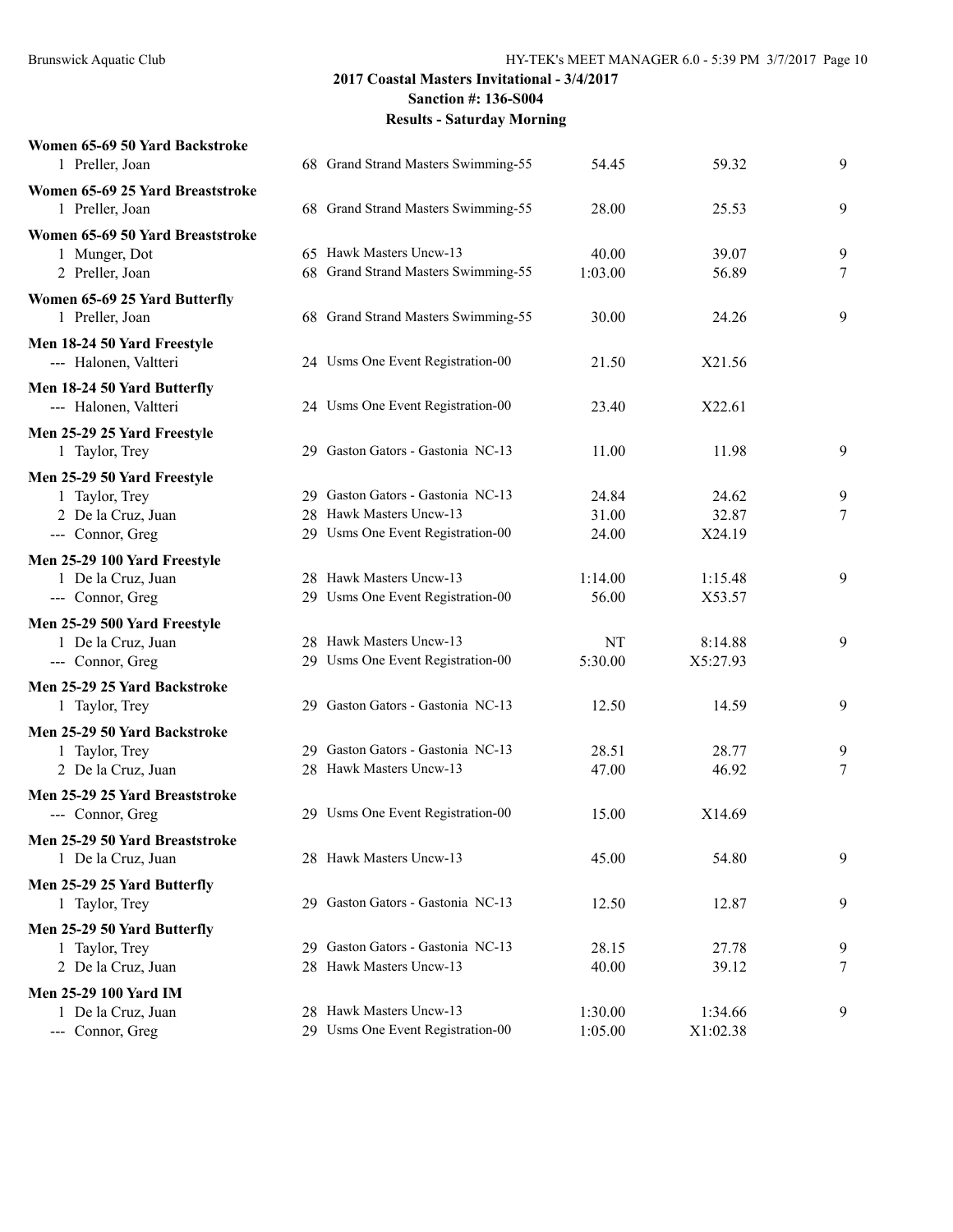| Men 25-29 200 Yard IM         |                                   |         |          |   |
|-------------------------------|-----------------------------------|---------|----------|---|
| 1 De la Cruz, Juan            | 28 Hawk Masters Uncw-13           | 3:00.00 | 3:34.70  | 9 |
| Men 30-34 25 Yard Freestyle   |                                   |         |          |   |
| 1 Crocker, Michael            | 32 Fort Bragg Masters-13          | 11.00   | 11.44    | 9 |
| 2 Heijnen, Michel             | 30 Hawk Masters Uncw-13           | 12.00   | 11.61    | 7 |
| --- Wisthoff, Matthew         | 31 Usms One Event Registration-00 | 12.53   | X11.83   |   |
| Men 30-34 50 Yard Freestyle   |                                   |         |          |   |
| 1 Crocker, Michael            | 32 Fort Bragg Masters-13          | 23.50   | 23.66    | 9 |
| 2 Heijnen, Michel             | 30 Hawk Masters Uncw-13           | 23.85   | 23.91    | 7 |
| Men 30-34 100 Yard Freestyle  |                                   |         |          |   |
| 1 Heijnen, Michel             | 30 Hawk Masters Uncw-13           | 52.00   | 51.59    | 9 |
| 2 Crocker, Michael            | 32 Fort Bragg Masters-13          | 53.00   | 53.64    | 7 |
| --- Wisthoff, Matthew         | 31 Usms One Event Registration-00 | 53.89   | X54.58   |   |
| Men 30-34 200 Yard Freestyle  |                                   |         |          |   |
| 1 Heijnen, Michel             | 30 Hawk Masters Uncw-13           | 1:52.84 | 1:54.42  | 9 |
| 2 Crocker, Michael            | 32 Fort Bragg Masters-13          | 1:56.00 | 1:59.80  | 7 |
| --- Wisthoff, Matthew         | 31 Usms One Event Registration-00 | 1:58.96 | X1:59.60 |   |
| Men 30-34 500 Yard Freestyle  |                                   |         |          |   |
| 1 Heijnen, Michel             | 30 Hawk Masters Uncw-13           | 5:08.79 | 5:06.74  | 9 |
| --- Wisthoff, Matthew         | 31 Usms One Event Registration-00 | 5:19.72 | X5:19.45 |   |
| Men 30-34 100 Yard Backstroke |                                   |         |          |   |
| 1 Heijnen, Michel             | 30 Hawk Masters Uncw-13           | 1:02.00 | 1:00.29  | 9 |
| --- Wisthoff, Matthew         | 31 Usms One Event Registration-00 | 1:01.93 | X1:01.52 |   |
| Men 30-34 25 Yard Butterfly   |                                   |         |          |   |
| 1 Crocker, Michael            | 32 Fort Bragg Masters-13          | 12.00   | 11.99    | 9 |
| --- Wisthoff, Matthew         | 31 Usms One Event Registration-00 | 12.73   | X12.20   |   |
| Men 30-34 50 Yard Butterfly   |                                   |         |          |   |
| 1 Crocker, Michael            | 32 Fort Bragg Masters-13          | 26.00   | 25.99    | 9 |
| Men 30-34 100 Yard Butterfly  |                                   |         |          |   |
| 1 Heijnen, Michel             | 30 Hawk Masters Uncw-13           | 1:02.39 | 59.15    | 9 |
| --- Wisthoff, Matthew         | 31 Usms One Event Registration-00 | 1:02.19 | X58.77   |   |
| <b>Men 30-34 200 Yard IM</b>  |                                   |         |          |   |
| 1 Heijnen, Michel             | 30 Hawk Masters Uncw-13           | 2:11.61 | 2:10.00  | 9 |
| --- Wisthoff, Matthew         | 31 Usms One Event Registration-00 | 2:14.70 | X2:13.05 |   |
| Men 35-39 25 Yard Freestyle   |                                   |         |          |   |
| --- Schlachter, Stephen       | 36 Usms One Event Registration-00 | 12.00   | X11.88   |   |
| --- Vierling, Eric            | 38 Usms One Event Registration-00 | 13.00   | X12.82   |   |
| Men 35-39 50 Yard Freestyle   |                                   |         |          |   |
| --- Fehring, Pete             | 38 Usms One Event Registration-00 | 26.65   | X24.89   |   |
| --- Schlachter, Stephen       | 36 Usms One Event Registration-00 | 25.50   | X26.80   |   |
| --- Vierling, Eric            | 38 Usms One Event Registration-00 | 28.00   | X27.37   |   |
| Men 35-39 100 Yard Freestyle  |                                   |         |          |   |
| --- Schlachter, Stephen       | 36 Usms One Event Registration-00 | 59.99   | X59.13   |   |
| --- Vierling, Eric            | 38 Usms One Event Registration-00 | 1:10.00 | X1:09.83 |   |
|                               |                                   |         |          |   |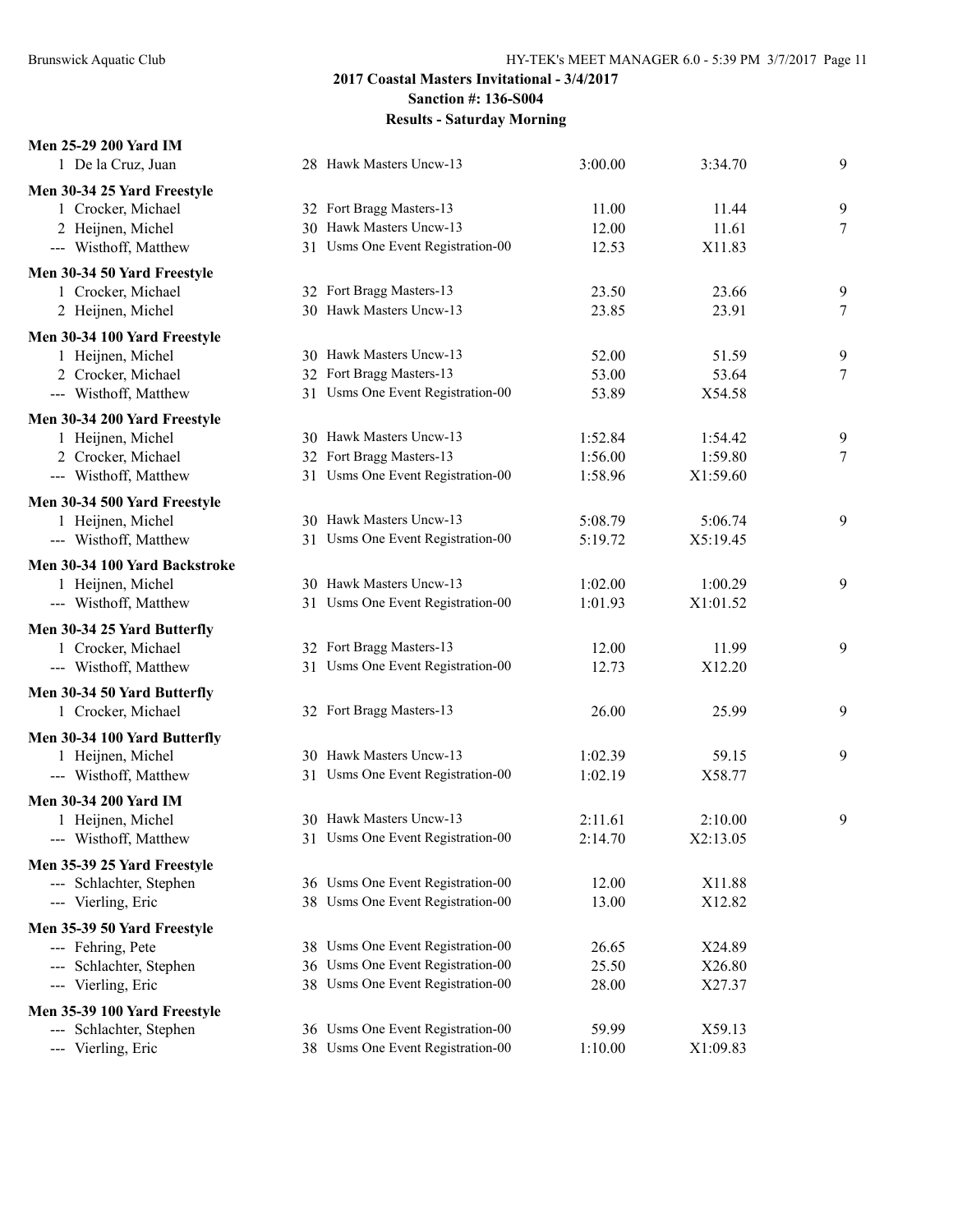| Men 35-39 25 Yard Breaststroke<br>--- Vierling, Eric |    | 38 Usms One Event Registration-00    | 16.00   | X15.20   |                |
|------------------------------------------------------|----|--------------------------------------|---------|----------|----------------|
| Men 35-39 50 Yard Breaststroke                       |    |                                      |         |          |                |
| --- Fehring, Pete                                    |    | 38 Usms One Event Registration-00    | 31.50   | X29.35   |                |
| Men 35-39 100 Yard Breaststroke                      |    |                                      |         |          |                |
| --- Fehring, Pete                                    |    | 38 Usms One Event Registration-00    | 1:07.07 | X1:06.65 |                |
| Men 35-39 25 Yard Butterfly                          |    |                                      |         |          |                |
| --- Vierling, Eric                                   |    | 38 Usms One Event Registration-00    | 14.00   | X13.81   |                |
| Men 35-39 50 Yard Butterfly                          |    |                                      |         |          |                |
| --- Vierling, Eric                                   |    | 38 Usms One Event Registration-00    | 30.00   | X32.22   |                |
| <b>Men 35-39 100 Yard IM</b>                         |    |                                      |         |          |                |
| --- Fehring, Pete                                    |    | 38 Usms One Event Registration-00    | 1:03.50 | X1:02.96 |                |
| --- Vierling, Eric                                   |    | 38 Usms One Event Registration-00    | 1:15.00 | X1:14.52 |                |
| Men 40-44 25 Yard Freestyle                          |    |                                      |         |          |                |
| 1 Lindquist, Michael                                 |    | 41 Gaston Gators - Gastonia NC-13    | 11.57   | 11.88    | 9              |
| 2 Stevens, Gary                                      |    | 42 Hawk Masters Uncw-13              | 15.00   | 12.84    | 7              |
| 3 Hendricks, Roberto                                 |    | 42 Fort Bragg Masters-13             | 15.00   | 13.71    | 6              |
| --- Shepard, Nicholas                                |    | 44 Usms One Event Registration-00    | 17.00   | X13.78   |                |
| Men 40-44 50 Yard Freestyle                          |    |                                      |         |          |                |
| 1 Stuck, Bryan                                       |    | 41 North Carolina Masters Swimmin-13 | 29.89   | 24.61    | 9              |
| 2 Lindquist, Michael                                 | 41 | Gaston Gators - Gastonia NC-13       | 25.99   | 26.46    | $\overline{7}$ |
| 3 Stevens, Gary                                      |    | 42 Hawk Masters Uncw-13              | 31.00   | 28.71    | 6              |
| 4 Hendricks, Roberto                                 |    | 42 Fort Bragg Masters-13             | 30.99   | 30.65    | 5              |
| --- Shepard, Nicholas                                |    | 44 Usms One Event Registration-00    | 35.00   | X30.56   |                |
| Men 40-44 100 Yard Freestyle                         |    |                                      |         |          |                |
| 1 Stevens, Gary                                      |    | 42 Hawk Masters Uncw-13              | 1:10.00 | 1:05.00  | 9              |
| 2 Hendricks, Roberto                                 |    | 42 Fort Bragg Masters-13             | 1:18.09 | 1:20.13  | 7              |
| --- Shepard, Nicholas                                |    | 44 Usms One Event Registration-00    | 1:10.00 | X1:09.70 |                |
| Men 40-44 200 Yard Freestyle                         |    |                                      |         |          |                |
| 1 Stevens, Gary                                      |    | 42 Hawk Masters Uncw-13              | 2:40.00 | 2:30.01  | 9              |
| --- Shepard, Nicholas                                |    | 44 Usms One Event Registration-00    | 2:40.00 | X2:37.84 |                |
| Men 40-44 500 Yard Freestyle                         |    |                                      |         |          |                |
| 1 Stevens, Gary                                      |    | 42 Hawk Masters Uncw-13              | 7:15.00 | 6:49.60  | 9              |
| --- Shepard, Nicholas                                |    | 44 Usms One Event Registration-00    | 7:30.00 | X7:27.89 |                |
| Men 40-44 50 Yard Backstroke                         |    |                                      |         |          |                |
| 1 Stuck, Bryan                                       |    | 41 North Carolina Masters Swimmin-13 | 32.66   | 27.06    | 9              |
| Men 40-44 25 Yard Breaststroke                       |    |                                      |         |          |                |
| 1 Stevens, Gary                                      |    | 42 Hawk Masters Uncw-13              | 21.00   | 16.50    | 9              |
| Men 40-44 50 Yard Breaststroke                       |    |                                      |         |          |                |
| 1 Peterson, Erik                                     |    | 43 Hawk Masters Uncw-13              | 33.00   | 34.44    | 9              |
| Men 40-44 25 Yard Butterfly                          |    |                                      |         |          |                |
| 1 Stuck, Bryan                                       |    | 41 North Carolina Masters Swimmin-13 | 15.99   | 12.78    | 9              |
| 2 Lindquist, Michael                                 |    | 41 Gaston Gators - Gastonia NC-13    | 13.36   | 15.27    | 7              |
|                                                      |    |                                      |         |          |                |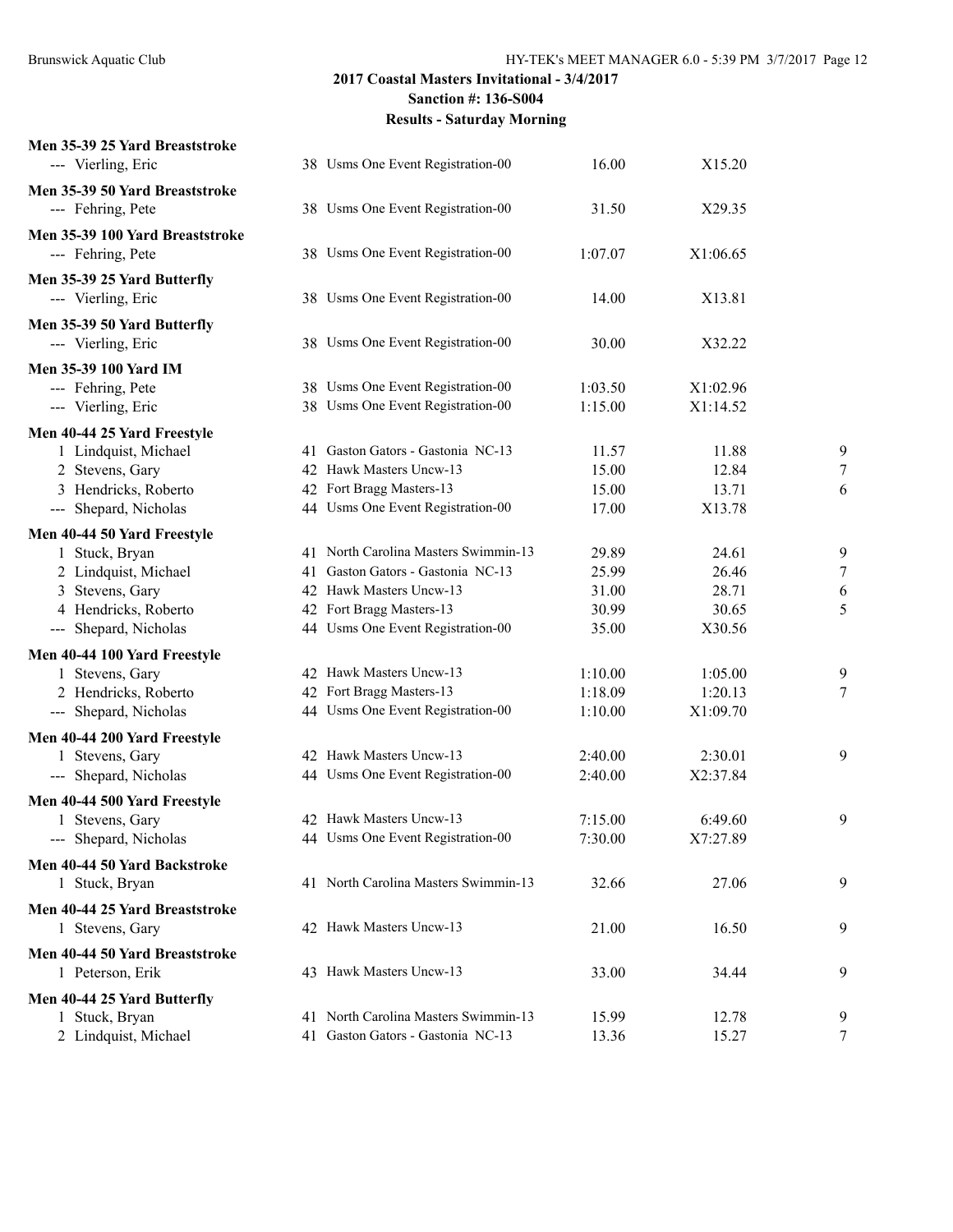| Men 40-44 50 Yard Butterfly<br>1 Lindquist, Michael  | 41 Gaston Gators - Gastonia NC-13    | 32.85   | 34.27      | 9      |
|------------------------------------------------------|--------------------------------------|---------|------------|--------|
| <b>Men 40-44 100 Yard IM</b>                         |                                      |         |            |        |
| 1 Stuck, Bryan                                       | 41 North Carolina Masters Swimmin-13 | 1:18.73 | 1:04.42    | 9      |
| 2 Peterson, Erik                                     | 43 Hawk Masters Uncw-13              | 1:09.00 | 1:09.70    | $\tau$ |
| Men 45-49 25 Yard Freestyle<br>--- Southerland, Brad | 47 Usms One Event Registration-00    | 16.00   | X13.13     |        |
| Men 45-49 50 Yard Freestyle                          |                                      |         |            |        |
| 1 Rubacky, Mark                                      | 47 Raleigh Area Masters-13           | 27.20   | 27.59      | 9      |
| --- Southerland, Brad                                | 47 Usms One Event Registration-00    | 31.00   | <b>XDQ</b> |        |
| Men 45-49 100 Yard Freestyle                         |                                      |         |            |        |
| --- Southerland, Brad                                | 47 Usms One Event Registration-00    | 1:10.00 | X1:02.57   |        |
| Men 45-49 200 Yard Freestyle                         |                                      |         |            |        |
| --- Southerland, Brad                                | 47 Usms One Event Registration-00    | 2:45.00 | X2:24.89   |        |
| Men 45-49 500 Yard Freestyle                         |                                      |         |            |        |
| 1 Rubacky, Mark                                      | 47 Raleigh Area Masters-13           | 5:30.66 | 5:43.69    | 9      |
| Men 45-49 25 Yard Backstroke                         |                                      |         |            |        |
| --- Southerland, Brad                                | 47 Usms One Event Registration-00    | 24.00   | X19.02     |        |
| Men 45-49 50 Yard Backstroke                         |                                      |         |            |        |
| 1 Rubacky, Mark                                      | 47 Raleigh Area Masters-13           | 33.98   | 34.19      | 9      |
| Men 45-49 50 Yard Breaststroke                       |                                      |         |            |        |
| 1 Rubacky, Mark                                      | 47 Raleigh Area Masters-13           | 35.49   | 35.69      | 9      |
| --- Southerland, Brad                                | 47 Usms One Event Registration-00    | 46.00   | X38.23     |        |
| Men 45-49 25 Yard Butterfly                          |                                      |         |            |        |
| --- Southerland, Brad                                | 47 Usms One Event Registration-00    | 20.00   | X17.13     |        |
| <b>Men 45-49 100 Yard IM</b>                         |                                      |         |            |        |
| 1 Rubacky, Mark                                      | 47 Raleigh Area Masters-13           | 1:05.94 | 1:09.10    | 9      |
| --- Southerland, Brad                                | 47 Usms One Event Registration-00    | 1:27.00 | <b>XDQ</b> |        |
| Men 50-54 25 Yard Freestyle                          |                                      |         |            |        |
| 1 Ekman, Evan                                        | 52 North Carolina Masters Swimmin-13 | 11.50   | 11.32      | 9      |
| 2 Anderson, Earl                                     | 52 Hawk Masters Uncw-13              | 12.44   | 11.58      | 7      |
| Men 50-54 50 Yard Freestyle                          |                                      |         |            |        |
| 1 Ekman, Evan                                        | 52 North Carolina Masters Swimmin-13 | 23.55   | 25.02      | 9      |
| 2 Anderson, Earl                                     | 52 Hawk Masters Uncw-13              | 25.33   | 25.05      | 7      |
| 3 Martin, Chris                                      | 50 Hawk Masters Uncw-13              | 24.00   | 25.67      | 6      |
| Men 50-54 100 Yard Freestyle                         |                                      |         |            |        |
| 1 Anderson, Earl                                     | 52 Hawk Masters Uncw-13              | 58.96   | 56.84      | 9      |
| Men 50-54 200 Yard Freestyle                         |                                      |         |            |        |
| 1 Martin, Chris                                      | 50 Hawk Masters Uncw-13              | 2:00.00 | 2:03.99    | 9      |
| 2 Anderson, Earl                                     | 52 Hawk Masters Uncw-13              | 3:22.25 | 2:56.41    | 7      |
| Men 50-54 500 Yard Freestyle                         |                                      |         |            |        |
| 1 Martin, Chris                                      | 50 Hawk Masters Uncw-13              | 5:15.00 | 5:24.14    | 9      |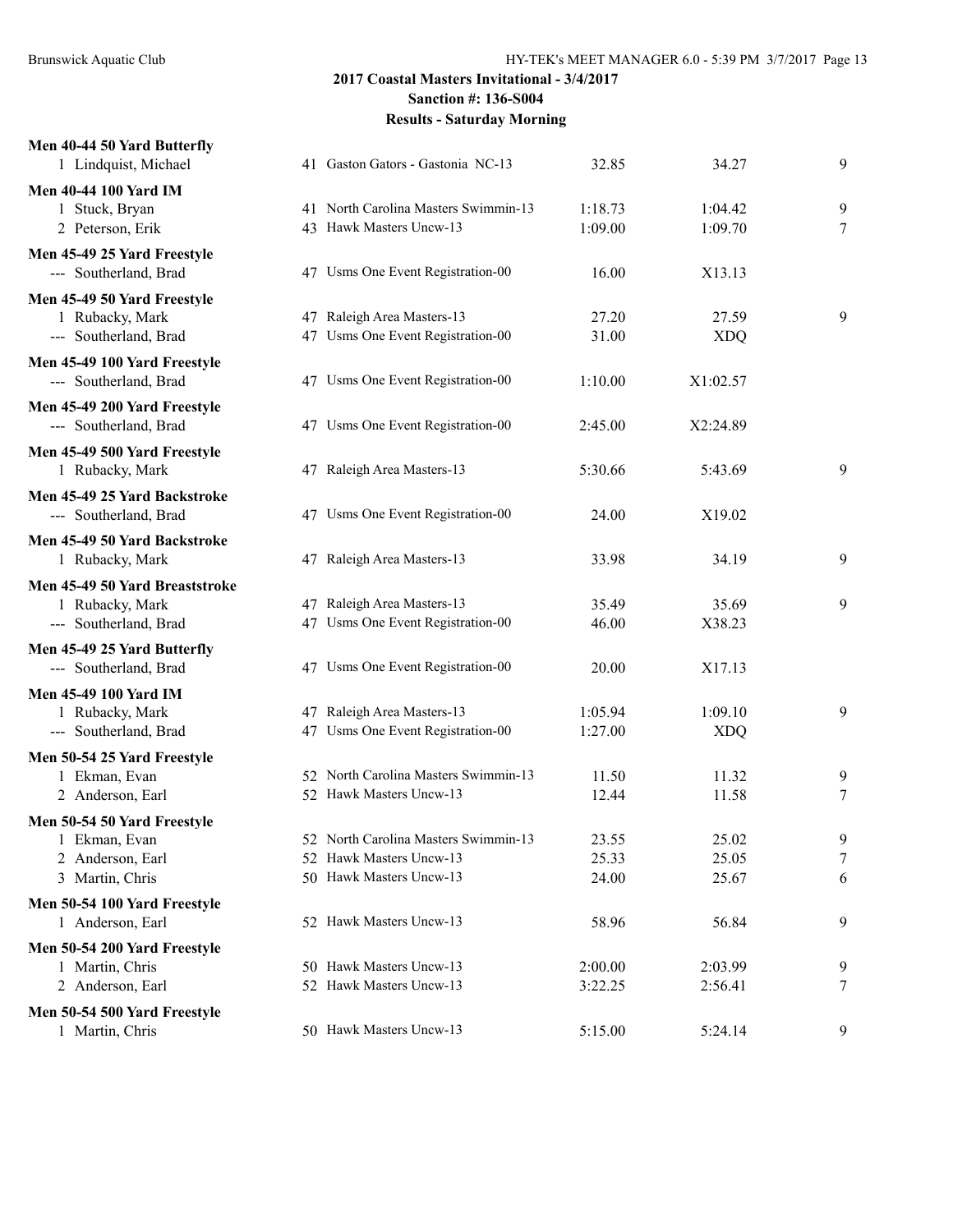| (Men 50-54 500 Yard Freestyle)               |     |                                                                     |                    |                      |                          |
|----------------------------------------------|-----|---------------------------------------------------------------------|--------------------|----------------------|--------------------------|
| 2 Anderson, Earl                             |     | 52 Hawk Masters Uncw-13                                             | 7:07.92            | 6:31.89              | 7                        |
| Men 50-54 100 Yard Backstroke                |     |                                                                     |                    |                      |                          |
| 1 Martin, Chris                              |     | 50 Hawk Masters Uncw-13                                             | 1:05.00            | 1:04.60              | 9                        |
| 2 Anderson, Earl                             |     | 52 Hawk Masters Uncw-13                                             | 1:16.99            | 1:12.56              | 7                        |
| Men 50-54 25 Yard Breaststroke               |     |                                                                     |                    |                      |                          |
| 1 Anderson, Earl                             |     | 52 Hawk Masters Uncw-13                                             | 15.02              | 15.21                | 9                        |
| Men 50-54 50 Yard Breaststroke               |     |                                                                     |                    |                      |                          |
| 1 Anderson, Earl                             |     | 52 Hawk Masters Uncw-13                                             | 33.96              | 33.01                | 9                        |
| 2 Martin, Chris                              |     | 50 Hawk Masters Uncw-13                                             | 40.00              | 34.06                | $\tau$                   |
| Men 50-54 100 Yard Breaststroke              |     |                                                                     |                    |                      |                          |
| 1 Martin, Chris                              |     | 50 Hawk Masters Uncw-13                                             | 1:20.00            | 1:17.48              | 9                        |
|                                              |     |                                                                     |                    |                      |                          |
| Men 50-54 25 Yard Butterfly<br>1 Ekman, Evan |     | 52 North Carolina Masters Swimmin-13                                | 12.00              | 11.72                | 9                        |
|                                              |     |                                                                     |                    |                      |                          |
| Men 50-54 50 Yard Butterfly                  |     |                                                                     |                    |                      |                          |
| 1 Ekman, Evan                                |     | 52 North Carolina Masters Swimmin-13                                | 25.46              | 26.15                | 9                        |
| Men 50-54 100 Yard Butterfly                 |     |                                                                     |                    |                      |                          |
| 1 Ekman, Evan                                |     | 52 North Carolina Masters Swimmin-13                                | 58.08              | 58.57                | 9                        |
| 2 Martin, Chris                              |     | 50 Hawk Masters Uncw-13                                             | 1:05.00            | 1:06.75              | 7                        |
| <b>Men 50-54 200 Yard IM</b>                 |     |                                                                     |                    |                      |                          |
| 1 Martin, Chris                              |     | 50 Hawk Masters Uncw-13                                             | 2:15.00            | 2:20.86              | 9                        |
| Men 55-59 25 Yard Freestyle                  |     |                                                                     |                    |                      |                          |
| 1 Denison, Paul                              |     | 59 Hawk Masters Uncw-13                                             | 12.00              | 11.09                | 9                        |
| 2 Moore, John                                |     | 55 Hawk Masters Uncw-13                                             | 12.00              | 11.73                | 7                        |
| 3 Carlson, Eric                              |     | 56 Greensboro Community YMCA Mast-13                                | 12.50              | 12.21                | 6                        |
| 4 Washburn, Jonathan                         |     | 59 Hawk Masters Uncw-13                                             | 13.33              | 12.60                | 5                        |
| 5 Reed, Dean                                 |     | 58 North Carolina Masters Swimmin-13                                | 15.33              | 14.15                | $\overline{\mathcal{A}}$ |
| 6 Manley, Donald                             |     | 55 Fort Bragg Masters-13                                            | 20.00              | 17.93                | 3                        |
| --- Carroll, John                            |     | 59 Usms One Event Registration-00                                   | 25.00              | X17.21               |                          |
| Men 55-59 50 Yard Freestyle                  |     |                                                                     |                    |                      |                          |
| 1 Denison, Paul                              |     | 59 Hawk Masters Uncw-13                                             | 26.00              | 24.95                | 9                        |
| 2 Moore, John                                |     | 55 Hawk Masters Uncw-13                                             | 25.14              | 25.40                | 7                        |
| 3 Carlson, Eric                              |     | 56 Greensboro Community YMCA Mast-13                                | 27.93              | 27.53                | 6                        |
| 4 Reed, Dean                                 |     | 58 North Carolina Masters Swimmin-13                                | 33.03              | 29.81                | 5                        |
| 5 Manley, Donald                             |     | 55 Fort Bragg Masters-13                                            | 39.17              | 37.53                | 4                        |
| Pruneau, John C<br>$\qquad \qquad - -$       | 57  | Usms One Event Registration-00                                      | 32.00              | X30.45               |                          |
| Connor, John<br>$\qquad \qquad - -$          | 57  | Usms One Event Registration-00                                      | 40.00              | X32.01               |                          |
| Carroll, John<br>$\qquad \qquad - -$         |     | 59 Usms One Event Registration-00                                   | 50.00              | X37.89               |                          |
| Men 55-59 100 Yard Freestyle                 |     |                                                                     |                    |                      |                          |
| 1 Denison, Paul                              |     | 59 Hawk Masters Uncw-13                                             | 1:00.00            | 56.71                | 9                        |
| 2 Moore, John                                | 55. | Hawk Masters Uncw-13                                                | 57.40              | 58.78                | 7                        |
| Manley, Donald<br>3                          |     | 55 Fort Bragg Masters-13                                            | 1:27.97            | 1:29.16              | 6                        |
| Connor, John<br>---<br>Carroll, John         | 57  | Usms One Event Registration-00<br>59 Usms One Event Registration-00 | 1:25.00<br>1:40.00 | X1:15.77<br>X1:28.72 |                          |
| ---                                          |     |                                                                     |                    |                      |                          |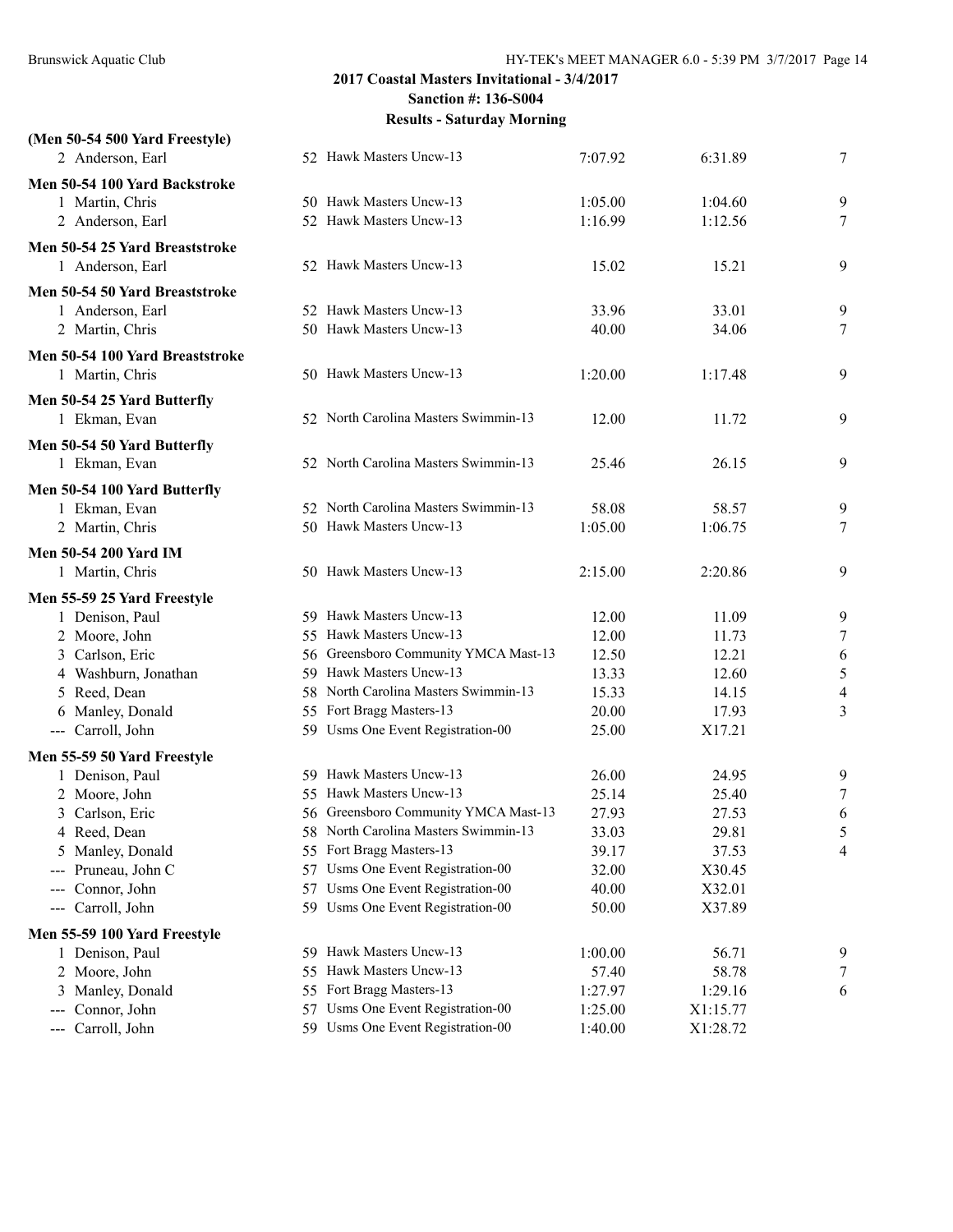#### **Men 55-59 200 Yard Freestyle**

| 1 Moore, John                           |     | 55 Hawk Masters Uncw-13                            | 2:08.45            | 2:12.15            | 9      |
|-----------------------------------------|-----|----------------------------------------------------|--------------------|--------------------|--------|
| 2 Reed, Dean                            |     | 58 North Carolina Masters Swimmin-13               | 2:35.69            | 2:33.71            | 7      |
| Manley, Donald<br>3                     |     | 55 Fort Bragg Masters-13                           | 3:39.13            | 3:30.85            | 6      |
| --- Connor, John                        |     | 57 Usms One Event Registration-00                  | 3:00.00            | X2:51.28           |        |
| --- Carroll, John                       |     | 59 Usms One Event Registration-00                  | 3:45.00            | X3:20.48           |        |
| Men 55-59 500 Yard Freestyle            |     |                                                    |                    |                    |        |
| 1 Moore, John                           |     | 55 Hawk Masters Uncw-13                            | 5:55.55            | 5:50.63            | 9      |
| 2 Washburn, Jonathan                    | 59. | Hawk Masters Uncw-13                               | 6:33.33            | 7:42.20            | $\tau$ |
| 3 Manley, Donald                        |     | 55 Fort Bragg Masters-13                           | 10:09.25           | 9:25.31            | 6      |
| --- Connor, John                        |     | 57 Usms One Event Registration-00                  | 8:15.00            | X7:54.70           |        |
| --- Carroll, John                       |     | 59 Usms One Event Registration-00                  | 9:10.00            | X9:13.24           |        |
| Men 55-59 25 Yard Backstroke            |     |                                                    |                    |                    |        |
| 1 Washburn, Jonathan                    |     | 59 Hawk Masters Uncw-13                            | 16.33              | 15.71              | 9      |
| 2 Denison, Paul                         |     | 59 Hawk Masters Uncw-13                            | 16.00              | 16.11              | 7      |
| Men 55-59 50 Yard Backstroke            |     |                                                    |                    |                    |        |
| 1 Carlson, Eric                         |     | 56 Greensboro Community YMCA Mast-13               | 33.87              | 33.50              | 9      |
| 2 Reed, Dean                            |     | 58 North Carolina Masters Swimmin-13               | 39.23              | 38.44              | $\tau$ |
| Men 55-59 100 Yard Backstroke           |     |                                                    |                    |                    |        |
| 1 Carlson, Eric                         |     | 56 Greensboro Community YMCA Mast-13               | 1:15.23            | 1:14.78            | 9      |
| --- Pruneau, John C                     |     | 57 Usms One Event Registration-00                  | 1:15.00            | X1:18.29           |        |
| Men 55-59 25 Yard Breaststroke          |     |                                                    |                    |                    |        |
| 1 Washburn, Jonathan                    |     | 59 Hawk Masters Uncw-13                            | 18.33              | 14.13              | 9      |
| 2 Denison, Paul                         |     | 59 Hawk Masters Uncw-13                            | 16.00              | 15.48              | 7      |
| Men 55-59 25 Yard Butterfly             |     |                                                    |                    |                    |        |
| 1 Denison, Paul                         |     | 59 Hawk Masters Uncw-13                            | 15.00              | 11.97              | 9      |
| 2 Washburn, Jonathan                    |     | 59 Hawk Masters Uncw-13                            | 15.33              | 13.07              | $\tau$ |
| 3 Moore, John                           |     | 55 Hawk Masters Uncw-13                            | 13.90              | 13.17              | 6      |
| 4 Reed, Dean                            |     | 58 North Carolina Masters Swimmin-13               | 16.17              | 14.74              | 5      |
| Men 55-59 50 Yard Butterfly             |     |                                                    |                    |                    |        |
| 1 Denison, Paul                         |     | 59 Hawk Masters Uncw-13                            | 29.00              | 27.03              | 9      |
| 2 Reed, Dean                            |     | 58 North Carolina Masters Swimmin-13               | 33.69              | 32.72              | 7      |
| --- Pruneau, John C                     |     | 57 Usms One Event Registration-00                  | 36.00              | X36.50             |        |
| Men 55-59 100 Yard Butterfly            |     |                                                    |                    |                    |        |
| 1 Washburn, Jonathan                    |     | 59 Hawk Masters Uncw-13                            | 1:13.33            | 1:09.37            | 9      |
|                                         |     |                                                    |                    |                    |        |
| <b>Men 55-59 100 Yard IM</b>            |     |                                                    |                    |                    |        |
| 1 Denison, Paul<br>2 Washburn, Jonathan |     | 59 Hawk Masters Uncw-13<br>59 Hawk Masters Uncw-13 | 1:15.00<br>1:06.33 | 1:03.61<br>1:06.23 | 9<br>7 |
| --- Pruneau, John C                     |     | 57 Usms One Event Registration-00                  | 1:20.00            | X1:21.96           |        |
|                                         |     |                                                    |                    |                    |        |
| <b>Men 55-59 200 Yard IM</b>            |     |                                                    |                    |                    |        |
| 1 Washburn, Jonathan                    | 59. | Hawk Masters Uncw-13                               | 2:44.33            | 2:24.00            | 9      |
| 2 Reed, Dean                            |     | 58 North Carolina Masters Swimmin-13               | 2:49.99            | 2:47.94            | 7      |
| Men 60-64 25 Yard Freestyle             |     |                                                    |                    |                    |        |
| 1 Toll, Alan                            |     | 62 Hawk Masters Uncw-13                            | 13.99              | 12.62              | 9      |
| 2 Miller, Jamie                         |     | 62 Triad Masters Swimming Greens-13                | 15.00              | 14.98              | 7      |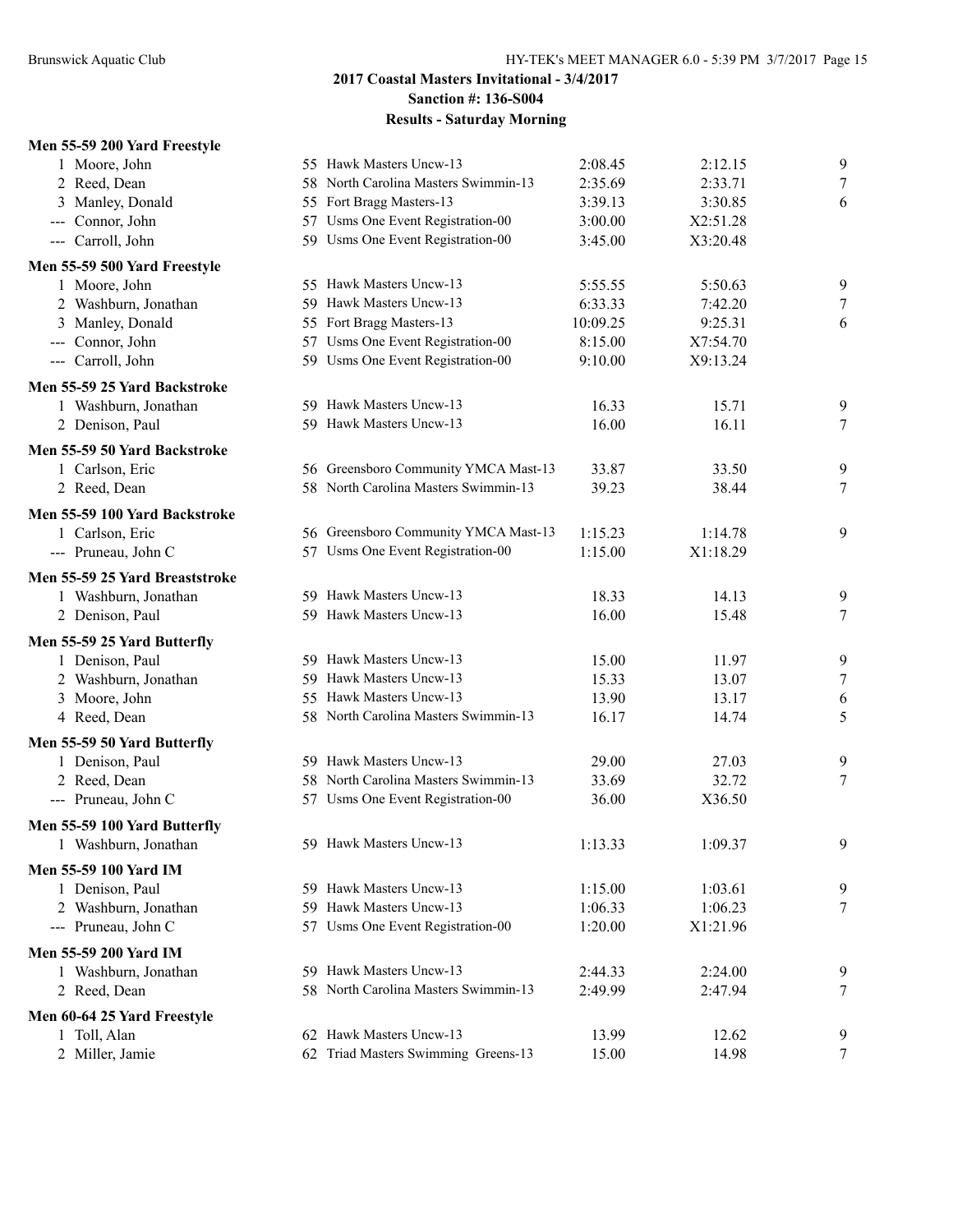# **(Men 60-64 25 Yard Freestyle)** 3 Forrester, Daniel 64 Hawk Masters Uncw-13 15.00 15.04 6 4 Treman, Michael 60 Hawk Masters Uncw-13 16.78 15.36 5 **Men 60-64 50 Yard Freestyle** 1 Toll, Alan 62 Hawk Masters Uncw-13 27.42 27.80 9 2 Forrester, Daniel 64 Hawk Masters Uncw-13 31.00 30.93 7 3 Treman, Michael 60 Hawk Masters Uncw-13 31.76 33.10 6 4 Miller, Jamie 62 Triad Masters Swimming Greens-13 38.00 38.08 5 **Men 60-64 100 Yard Freestyle** 1 Anderson, Daniel 63 Uc13-13 1:16.00 1:09.84 9 2 Forrester, Daniel 64 Hawk Masters Uncw-13 1:10.00 1:12.29 7 3 Treman, Michael 60 Hawk Masters Uncw-13 1:11.41 1:12.52 6 4 Miller, Jamie 62 Triad Masters Swimming Greens-13 1:26.82 1:32.65 5 **Men 60-64 200 Yard Freestyle** 1 Anderson, Daniel 63 Uc13-13 2:39.00 2:33.63 9 2 Forrester, Daniel 64 Hawk Masters Uncw-13 2:42.00 2:39.50 7 **Men 60-64 500 Yard Freestyle** 1 Treman, Michael 60 Hawk Masters Uncw-13 7:04.00 6:56.02 9 2 Forrester, Daniel 64 Hawk Masters Uncw-13 7:11.00 7:03.67 7 3 Miller, Jamie 62 Triad Masters Swimming Greens-13 9:18.56 9:27.07 6 **Men 60-64 50 Yard Backstroke** 1 Anderson, Daniel 63 Uc13-13 39.00 39.38 9 **Men 60-64 100 Yard Backstroke** -- Anderson, Daniel 63 Uc13-13 1:38.00 DQ **Men 60-64 25 Yard Breaststroke** 1 Treman, Michael 60 Hawk Masters Uncw-13 19.30 19.66 9 2 Miller, Jamie 62 Triad Masters Swimming Greens-13 21.00 21.87 7 **Men 60-64 50 Yard Breaststroke** 1 Treman, Michael 60 Hawk Masters Uncw-13 1:00.00 41.31 9 **Men 60-64 100 Yard Breaststroke** 1 Treman, Michael 60 Hawk Masters Uncw-13 1:28.71 1:28.22 9 2 Anderson, Daniel 63 Uc13-13 1:50.00 1:30.56 7 3 Miller, Jamie 62 Triad Masters Swimming Greens-13 1:45.37 1:49.39 6 **Men 60-64 25 Yard Butterfly** 1 Toll, Alan 62 Hawk Masters Uncw-13 14.47 13.44 9 2 Treman, Michael 60 Hawk Masters Uncw-13 18.71 20.42 7 3 Forrester, Daniel 64 Hawk Masters Uncw-13 21.00 24.99 6 **Men 60-64 50 Yard Butterfly** 1 Toll, Alan 62 Hawk Masters Uncw-13 30.05 30.16 9 **Men 60-64 100 Yard IM** 1 Anderson, Daniel 63 Uc13-13 1:35.00 1:17.39 9 2 Forrester, Daniel 64 Hawk Masters Uncw-13 1:33.00 1:29.11 7 3 Miller, Jamie 62 Triad Masters Swimming Greens-13 1:44.33 1:49.98 6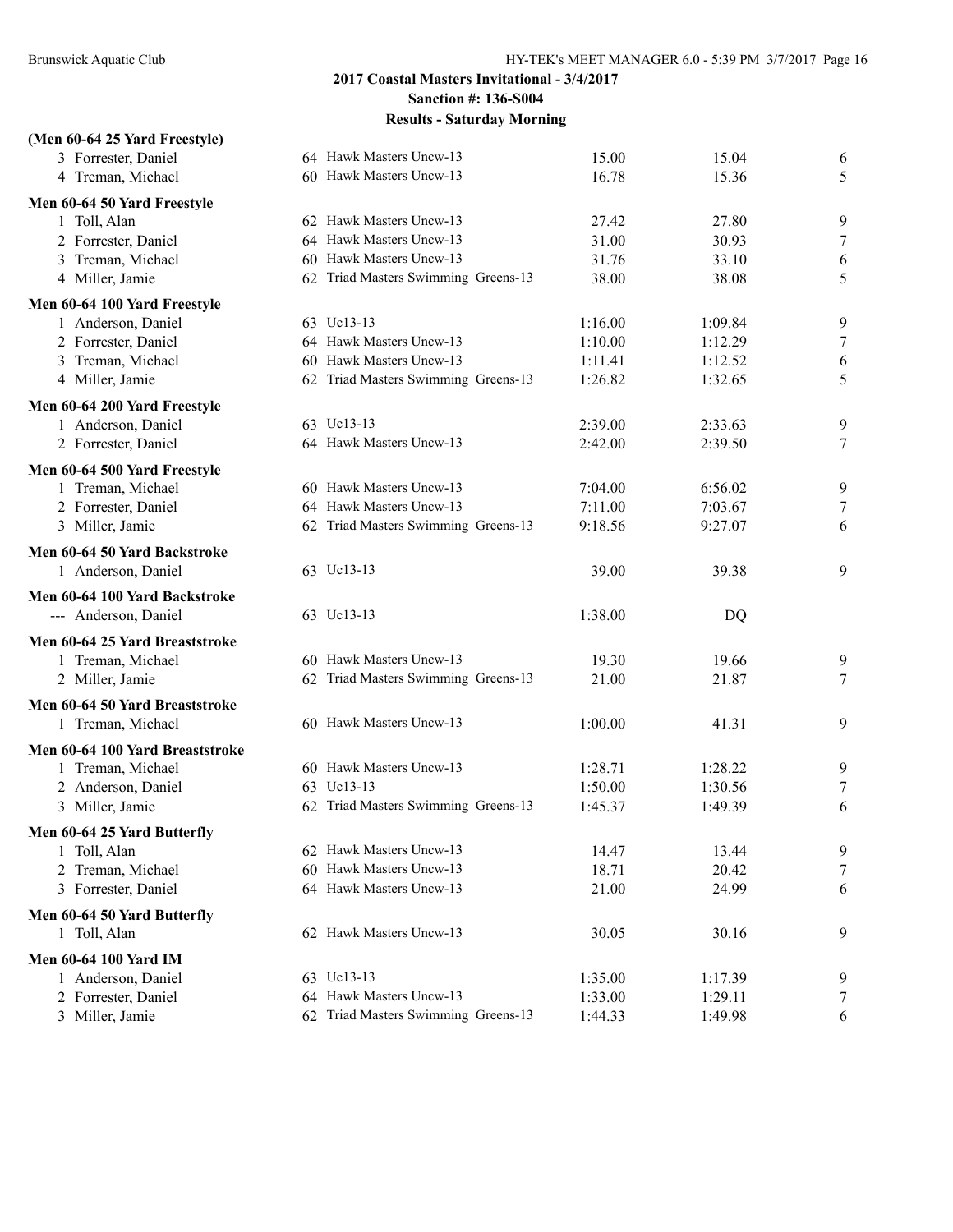| <b>Men 60-64 200 Yard IM</b>   |                                      |         |          |   |
|--------------------------------|--------------------------------------|---------|----------|---|
| 1 Anderson, Daniel             | 63 Uc13-13                           | 3:29.00 | 2:51.92  | 9 |
| 2 Forrester, Daniel            | 64 Hawk Masters Uncw-13              | 3:30.00 | 3:10.31  | 7 |
| 3 Miller, Jamie                | 62 Triad Masters Swimming Greens-13  | 3:55.74 | 4:12.10  | 6 |
| Men 65-69 50 Yard Freestyle    |                                      |         |          |   |
| 1 Trevisan, Paul               | 65 Raleigh Area Masters-13           | 24.50   | 25.24    | 9 |
| Men 65-69 50 Yard Breaststroke |                                      |         |          |   |
| 1 Trevisan, Paul               | 65 Raleigh Area Masters-13           | 34.00   | 34.61    | 9 |
| Men 70-74 25 Yard Freestyle    |                                      |         |          |   |
| 1 Borrero, Fredie              | 70 North Carolina Masters Swimmin-13 | 16.00   | 15.04    | 9 |
| 2 Casper, Mike                 | 74 Grand Strand Masters Swimming-55  | 23.00   | 28.16    | 7 |
| --- Galli, Lou                 | 70 Usms One Event Registration-00    | 25.00   | X17.94   |   |
| Men 70-74 50 Yard Freestyle    |                                      |         |          |   |
| 1 Borrero, Fredie              | 70 North Carolina Masters Swimmin-13 | 33.00   | 32.99    | 9 |
| 2 Casper, Mike                 | 74 Grand Strand Masters Swimming-55  | 49.00   | 52.09    | 7 |
| Men 70-74 100 Yard Freestyle   |                                      |         |          |   |
| 1 Borrero, Fredie              | 70 North Carolina Masters Swimmin-13 | 1:10.00 | 1:19.53  | 9 |
| 2 Casper, Mike                 | 74 Grand Strand Masters Swimming-55  | 1:49.00 | 1:59.71  | 7 |
| --- Galli, Lou                 | 70 Usms One Event Registration-00    | 1:45.00 | X1:26.13 |   |
| Men 70-74 200 Yard Freestyle   |                                      |         |          |   |
| 1 Casper, Mike                 | 74 Grand Strand Masters Swimming-55  | 3:52.00 | 4:05.81  | 9 |
| Men 70-74 500 Yard Freestyle   |                                      |         |          |   |
| 1 Casper, Mike                 | 74 Grand Strand Masters Swimming-55  | 9:59.00 | 10:22.89 | 9 |
| Men 70-74 25 Yard Backstroke   |                                      |         |          |   |
| 1 Borrero, Fredie              | 70 North Carolina Masters Swimmin-13 | 21.00   | 20.64    | 9 |
| 2 Casper, Mike                 | 74 Grand Strand Masters Swimming-55  | 32.00   | 31.47    | 7 |
| Men 70-74 50 Yard Backstroke   |                                      |         |          |   |
| 1 Borrero, Fredie              | 70 North Carolina Masters Swimmin-13 | 45.00   | 44.65    | 9 |
| Men 70-74 25 Yard Breaststroke |                                      |         |          |   |
| 1 Casper, Mike                 | 74 Grand Strand Masters Swimming-55  | NT      | 35.25    | 9 |
| Men 70-74 25 Yard Butterfly    |                                      |         |          |   |
| 1 Borrero, Fredie              | 70 North Carolina Masters Swimmin-13 | 17.00   | 15.36    | 9 |
| 2 Casper, Mike                 | 74 Grand Strand Masters Swimming-55  | NT      | 32.56    | 7 |
| Men 70-74 50 Yard Butterfly    |                                      |         |          |   |
| 1 Borrero, Fredie              | 70 North Carolina Masters Swimmin-13 | 35.00   | 35.05    | 9 |
| <b>Men 70-74 100 Yard IM</b>   |                                      |         |          |   |
| 1 Borrero, Fredie              | 70 North Carolina Masters Swimmin-13 | 1:32.00 | 1:29.50  | 9 |
|                                |                                      |         |          |   |
| Men 75-79 50 Yard Freestyle    | 75 Hawk Masters Uncw-13              | 50.00   | 43.39    | 9 |
| 1 Norling, Timothy             |                                      |         |          |   |
| Men 75-79 100 Yard Freestyle   |                                      |         |          |   |
| 1 Norling, Timothy             | 75 Hawk Masters Uncw-13              | 1:45.00 | 1:38.10  | 9 |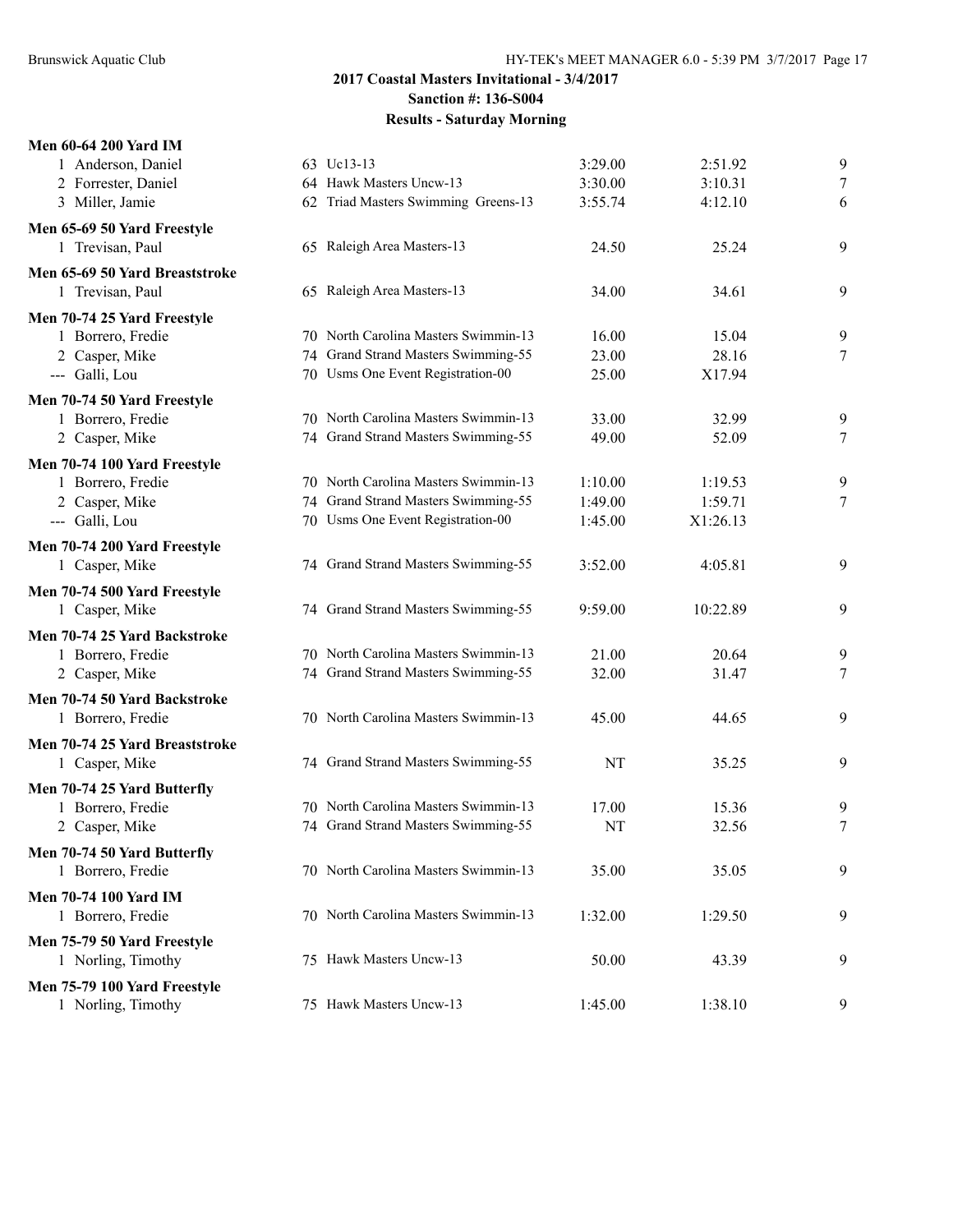| Men 75-79 25 Yard Breaststroke<br>1 Norling, Timothy  | 75 Hawk Masters Uncw-13              |                       | 30.01                     | 19.87                       | 9  |
|-------------------------------------------------------|--------------------------------------|-----------------------|---------------------------|-----------------------------|----|
| Men 75-79 50 Yard Breaststroke<br>1 Norling, Timothy  | 75 Hawk Masters Uncw-13              |                       | 1:10.06                   | 47.60                       | 9  |
| Men 75-79 100 Yard Breaststroke<br>1 Norling, Timothy | 75 Hawk Masters Uncw-13              |                       | 2:10.13                   | 1:53.41                     | 9  |
| Men 80-84 25 Yard Freestyle<br>1 Barrett, Steve       | 83 North Carolina Masters Swimmin-13 |                       | 19.20                     | 21.00                       | 9  |
| Men 80-84 50 Yard Freestyle<br>1 Barrett, Steve       | 83 North Carolina Masters Swimmin-13 |                       | 46.20                     | 44.71                       | 9  |
| Men 80-84 25 Yard Backstroke<br>1 Barrett, Steve      | 83 North Carolina Masters Swimmin-13 |                       | 25.50                     | 24.90                       | 9  |
| Men 80-84 50 Yard Backstroke<br>1 Barrett, Steve      | 83 North Carolina Masters Swimmin-13 |                       | 55.50                     | 53.51                       | 9  |
| Men 80-84 25 Yard Breaststroke<br>1 Barrett, Steve    | 83 North Carolina Masters Swimmin-13 |                       | 24.20                     | 22.94                       | 9  |
| Men 80-84 50 Yard Breaststroke<br>1 Barrett, Steve    | 83 North Carolina Masters Swimmin-13 |                       | 57.50                     | 56.56                       | 9  |
| Men 80-84 25 Yard Butterfly<br>1 Barrett, Steve       | 83 North Carolina Masters Swimmin-13 |                       | 24.20                     | 24.68                       | 9  |
| <b>Men 80-84 100 Yard IM</b><br>1 Barrett, Steve      | 83 North Carolina Masters Swimmin-13 |                       | 2:01.00                   | 1:59.73                     | 9  |
| Mixed 18+100 Yard Freestyle Relay                     |                                      |                       |                           |                             |    |
| 1 Hawk Masters Uncw-13                                | B                                    |                       | 1:15.00                   | 49.83                       | 22 |
| 1) De la Cruz, Juan M28                               | 2) Denison, Paul M59                 |                       | 3) Heijnen, Michel M30    | 4) McFarland, James M57     |    |
| 2 Hawk Masters Uncw-13                                | C                                    |                       | 1:15.00                   | 52.91                       | 18 |
| 1) Moore, John M55                                    | 2) Munger, Anna W26                  | 3) Toll, Alan M62     |                           | 4) Treman, Michael M60      |    |
| 3 Hawk Masters Uncw-13                                | A                                    |                       | 1:15.00                   | 52.96                       | 16 |
| 1) Allen, Pam W61                                     | 2) Burrell, Eugenia W58              |                       | 3) Gerkens, Lindsey W33   | 4) Gutermuth, Samantha W39  |    |
| 4 Gaston Gators - Gastonia NC-13                      | A                                    |                       | 1:15.00                   | 53.03                       | 14 |
| 1) Ballenger, Angie W47                               | 2) Cherry, Tammy W39                 |                       | 3) Lindquist, Carrie W41  | 4) Hauser, Whitney W25      |    |
| 5 USA Masters-13                                      | A                                    |                       | 1:15.00                   | 55.70                       | 12 |
| 1) Kwon, Sarah W27                                    | 2) Miller, Jamie M62                 |                       | 3) Rubacky, Mark M47      | 4) Anderson, Daniel M63     |    |
| 6 Gaston Gators - Gastonia NC-13                      | В                                    |                       | NT                        | 56.55                       | 10 |
| 1) Tabor, Kelly W39                                   | 2) Harris, Susan W47                 |                       | 3) Lindquist, Michael M41 | 4) Taylor, Trey M29         |    |
| 7 North Carolina Masters Swimmin                      | A                                    |                       | 1:15.00                   | 57.44                       | 8  |
| 1) Reed, Dean M58                                     | 2) Stump, Karen W38                  |                       | 3) Law, Amanda W41        | 4) Pelczynski, Kathleen W31 |    |
| 8 Fort Bragg Masters-13                               | B                                    |                       | 1:15.00                   | 58.12                       | 6  |
| 1) Holliday, Amy L W41                                | 2) Manley, Donald M55                |                       | 3) Morris, Jennifer W41   | 4) Anderson, Earl M52       |    |
| 9 Fort Bragg Masters-13                               | A                                    |                       | 1:15.00                   | 59.84                       | 4  |
| 1) Crocker, Michael M32                               | 2) Hendricks, Kamesha W37            |                       | 3) Soldati, Kelly W33     | 4) Wolff, Celia W51         |    |
| 10 Grand Strand Masters Swimming                      | B                                    |                       | 1:15.00                   | 1:02.94                     | 2  |
| 1) Dunstan, Steph W32                                 | 2) Frye, Jenni W40                   |                       | 3) Gebhardt, Susan W60    | 4) Preller, Joan W68        |    |
| --- Grand Strand Masters Swimming                     | A                                    |                       | 1:15.00                   | DQ                          |    |
| 1) Broussard, Kelli W44                               | 2) Nicholls, Victoria W51            | 3) Casper, Juliet W49 |                           | 4) Casper, Mike M74         |    |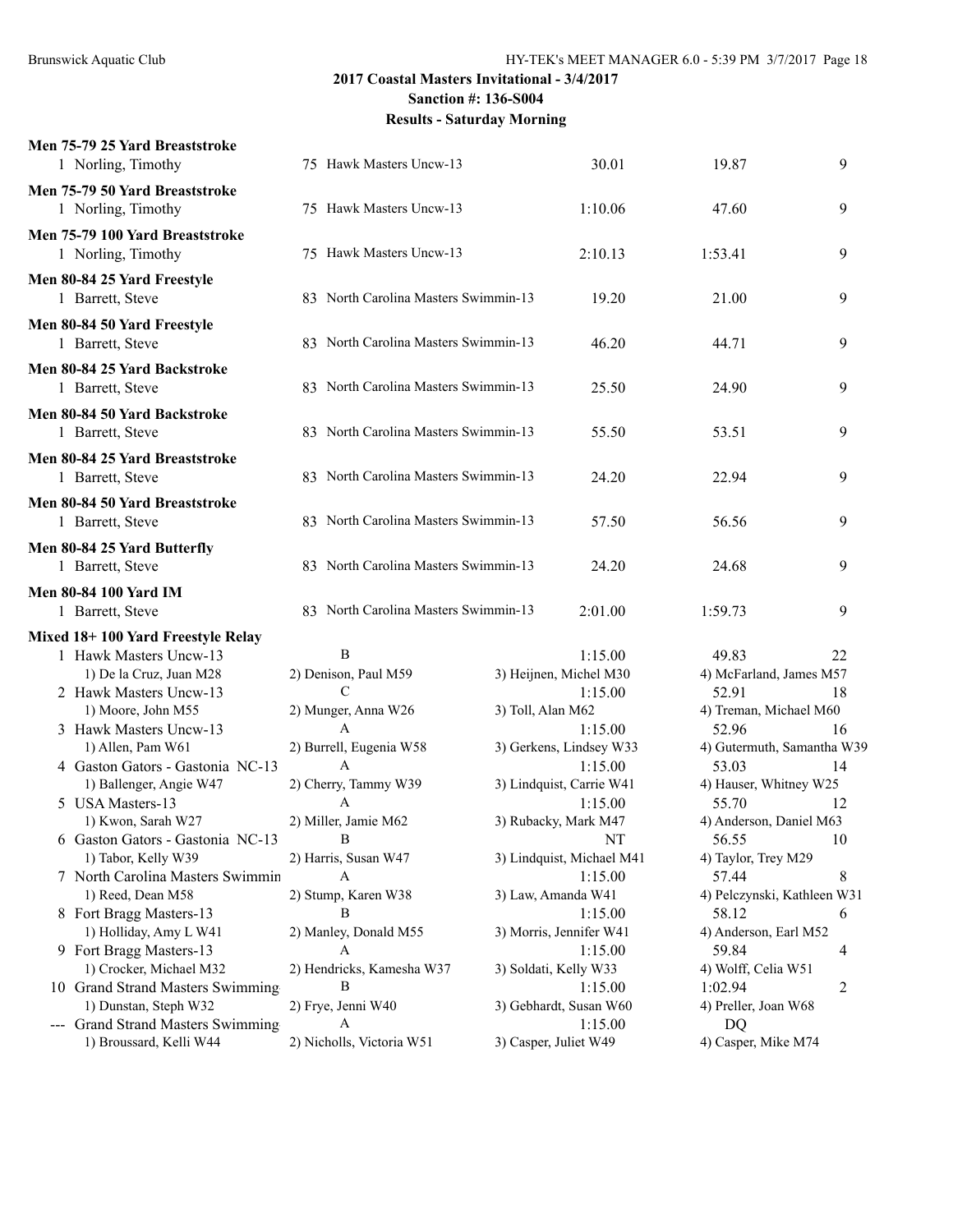#### **(Mixed 18+ 100 Yard Freestyle Relay)**

| --- Hawk Masters Uncw-13         | D                           | 1:15.00                  | DQ                        |    |
|----------------------------------|-----------------------------|--------------------------|---------------------------|----|
| 1) Pawlowski, Kathy W55          | 2) Taylor, Rebecca W51      | 3) Uhl, Alicia W40       | 4) Forrester, Daniel M64  |    |
| Mixed 18+100 Yard Medley Relay   |                             |                          |                           |    |
| 1 Gaston Gators - Gastonia NC-13 | $\mathbf{A}$                | 1:15.00                  | 59.97                     | 22 |
| 1) Cherry, Tammy W39             | 2) Ballenger, Angie W47     | 3) Lindquist, Carrie W41 | 4) Hauser, Whitney W25    |    |
| 2 Fort Bragg Masters-13          | B                           | 1:15.00                  | 1:01.51                   | 18 |
| 1) Soldati, Kelly W33            | 2) Wolff, Celia W51         | 3) Taylor, Donna W44     | 4) Anderson, Earl M52     |    |
| 3 Hawk Masters Uncw-13           | D                           | 1:15.00                  | 1:02.18                   | 16 |
| 1) Toll, Alan M62                | 2) Treman, Michael M60      | 3) Uhl, Alicia W40       | 4) Forrester, Daniel M64  |    |
| 4 Hawk Masters Uncw-13           | B                           | 1:15.00                  | 1:02.38                   | 14 |
| 1) Gerkens, Lindsey W33          | 2) Gutermuth, Samantha W39  | 3) Heijnen, Michel M30   | 4) McFarland, James M57   |    |
| 5 Gaston Gators - Gastonia NC-13 | $\overline{B}$              | 1:15.00                  | 1:03.86                   | 12 |
| 1) Taylor, Trey M29              | 2) Tabor, Kelly W39         | 3) Harris, Susan W47     | 4) Lindquist, Michael M41 |    |
| 6 North Carolina Masters Swimmin | $\mathbf{A}$                | 1:15.00                  | 1:04.08                   | 10 |
| 1) Reed, Dean M58                | 2) Stump, Karen W38         | 3) Kwon, Sarah W27       | 4) Miller, Jamie M62      |    |
| 7 Hawk Masters Uncw-13           | A                           | 1:15.00                  | 1:04.27                   | 8  |
| 1) Brown, Misty W44              | 2) Burrell, Eugenia W58     | 3) De la Cruz, Juan M28  | 4) Denison, Paul M59      |    |
| 8 Hawk Masters Uncw-13           | C                           | 1:15.00                  | 1:05.07                   | 6  |
| 1) Moore, John M55               | 2) Munger, Anna W26         | 3) Pawlowski, Kathy W55  | 4) Taylor, Rebecca W51    |    |
| Raleigh Area Masters-13          | A                           | 1:15.00                  | 1:08.80                   |    |
| 1) Law, Amanda W41               | 2) Pelczynski, Kathleen W31 | 3) Rubacky, Mark M47     | 4) Anderson, Daniel M63   |    |
| 10 Fort Bragg Masters-13         | A                           | 1:15.00                  | 1:19.60                   | 2  |
| 1) Crocker, Michael M32          | 2) Hendricks, Kamesha W37   | 3) Manley, Donald M55    | 4) Holliday, Amy L W41    |    |
| 11 USA Masters-13                | A                           | 1:15.00                  | 1:21.19                   |    |
| 1) Dunstan, Steph W32            | 2) Nicholls, Victoria W51   | 3) Broussard, Kelli W44  | 4) Frye, Jenni W40        |    |
| 12 Grand Strand Masters Swimming | $\overline{A}$              | 1:15.00                  | 1:30.21                   |    |
| 1) Casper, Juliet W49            | 2) Casper, Mike M74         | 3) Gebhardt, Susan W60   | 4) Preller, Joan W68      |    |

#### **Combined Team Scores**

#### Combined Team Scores - Through Event 18

| 1. Hawk Masters Uncw               | 1240. | 2. Gaston Gators - Gastonia NC     | 443 |
|------------------------------------|-------|------------------------------------|-----|
| 3. North Carolina Masters Swimmin  | 353   | 4. Fort Bragg Masters              | 317 |
| 5. Grand Strand Masters Swimming   | 250   | 6. Raleigh Area Masters            | 235 |
| 7. Triad Masters Swimming Greens   | 114   | 8. Uc13                            | 77  |
| 9. New Albany Aquatics Club        | 72    | 10. Virginia Masters Swim Team     | 60  |
| 11. St Pete Masters Inc.           | 58    | 12. YMCA Seahorse Swim Team - Hick | 48  |
| 13. Uc15                           | 45    | 14. Palmetto Masters               | 36  |
| 15. Greensboro Community YMCA Mast | 30    | 16. YMCA Of the Triangle Area      | 20  |
| 17. USA Masters                    | 12    |                                    |     |

#### **Scores - Women**

#### Women - Team Rankings - Through Event 18

| 1. Hawk Masters Uncw               | 444 | 2. Gaston Gators - Gastonia NC   | 299 |
|------------------------------------|-----|----------------------------------|-----|
| 3. Fort Bragg Masters              | 194 | 4. Grand Strand Masters Swimming | 186 |
| 5. Raleigh Area Masters            | 168 | 6. New Albany Aquatics Club      | 72  |
| 7. North Carolina Masters Swimmin  | 68  | 8. Triad Masters Swimming Greens | 66  |
| 9. Virginia Masters Swim Team      | 60  | 10. St Pete Masters Inc.         | .58 |
| 11. YMCA Seahorse Swim Team - Hick | 48  | 12. Uc15                         | 45  |